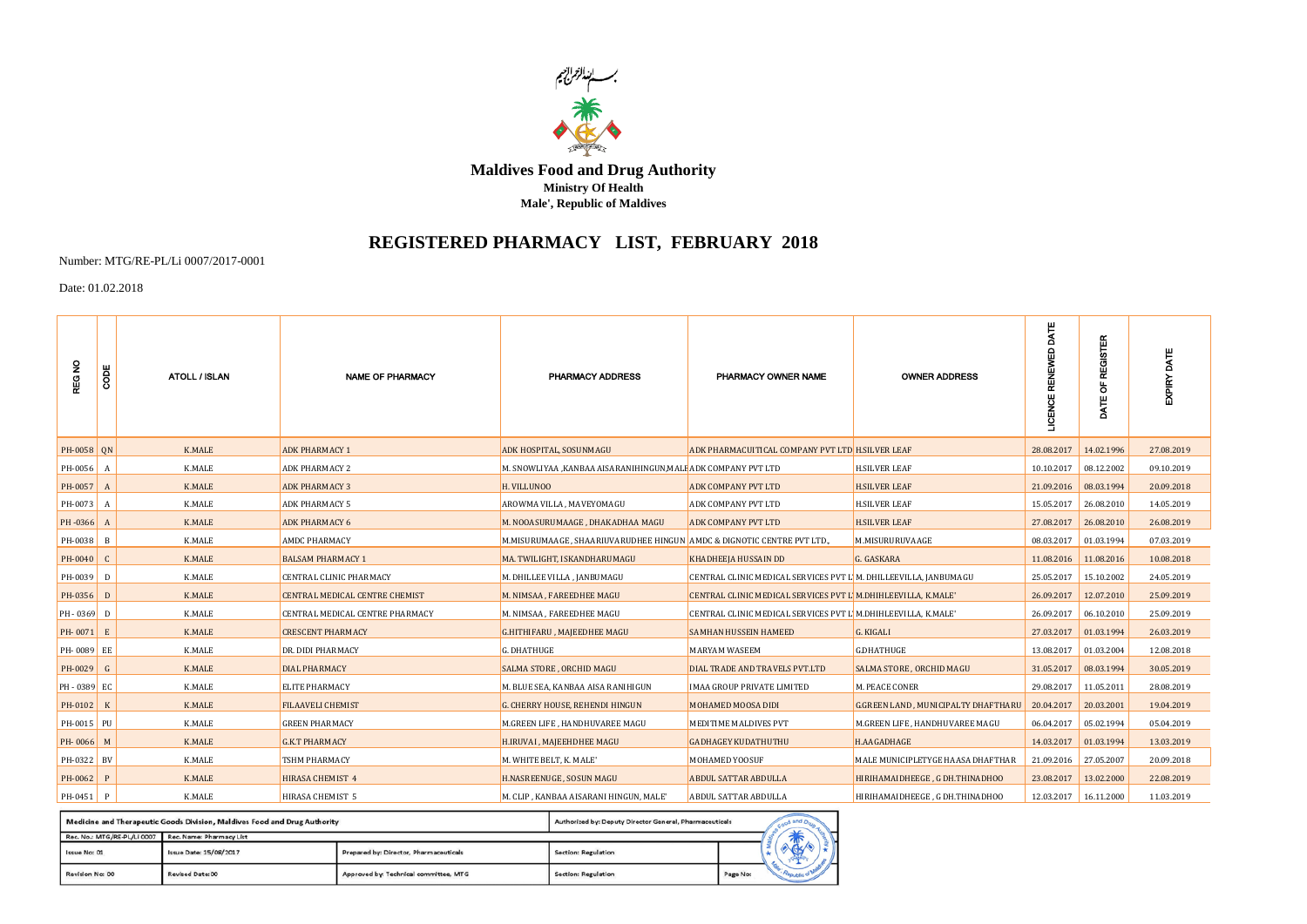| PH-0080 KW   |                | <b>K.MALE</b> | <b>IMC CHEMIST</b>            | G.CHAMAN, LONUZIYARAIY MAGU                                                             | <b>HAMID FAIZ</b>                                           | G.CHAMAN, MALE'                     | 02.02.2017            | 23.12.1999 | 01.02.2019 |
|--------------|----------------|---------------|-------------------------------|-----------------------------------------------------------------------------------------|-------------------------------------------------------------|-------------------------------------|-----------------------|------------|------------|
| PH-0444 OH   |                | K.MALE        | MAGDHIS CHEMIST               | M. HANIFARU, K. MALE', FAREEDHEEMAGU                                                    | <b>IBRAHIM ALI</b>                                          | M.TEESHIAN, FAREEDHEEMAGU           | 03.01.2018            | 15.05.2012 | 02.01.2019 |
| PH-0493 PR   |                | <b>K.MALE</b> | MEDICINE LAND                 | H. NASREENUGE , SOSUNMAGU. MALE'                                                        | MI RAJJE INVESTMENTS PVT LTD                                | M. FATHIMATH HIYAA, MALE'           | 01.10.2017            | 07.10.2013 | 30.09.2019 |
| PH-0332      | PR             | <b>K.MALE</b> | MEDICINE LAND 2               | G. SAMANGIRI                                                                            | MIRAAJJE INVESTMENT PRIVATE LIMITED   M. FATHIMATH HIYAA    |                                     | 09.02.2017            | 24.08.2009 | 08.02.2019 |
| PH-0709      |                | <b>K.MALE</b> | POINT ONE PHARMACY            | MA. HIRIKULHAGE, RAITHDEBAI MAGU                                                        | POINT TRADING PVT.LTD                                       | H.POINT HIYAA, MALE'                | 23.08.2017            | 05.04.2016 | 22.08.2019 |
| PH-0018      | $\blacksquare$ | <b>K.MALE</b> | POINT TWO PHARMACY            | M.YAADLY, KANBAA AISARANIHINGUN, MALE'                                                  | POINT TRADING PVT.LTD                                       | H.POINT HIYAA, MALE'                | 22.03.2017            | 15.10.1994 | 21.03.2019 |
| PH-0476      | $\blacksquare$ | <b>K.MALE</b> | POINT THREE PHARMACY          | H.VALUMAIZAANDHOSHUGE , MAJEEDHEEMAGU POINT TRADING PVT.LTD                             |                                                             | H.POINT HIYAA, MALE'                | 22.03.2017 28.03.2013 |            | 21.03.2019 |
| PH-0020      | $\blacksquare$ | <b>K.MALE</b> | POINT FOUR PHARMACY           | H.WHITE MOON , MAJEEDHEE MAGU                                                           | POINT TRADING PVT.LTD                                       | H.POINT HIYAA, MALE'                | 19.03.2017            | 23.02.1994 | 18.03.2019 |
| PH-0021      | $\mathbf{I}$   | <b>K.MALE</b> | POINT FIVE PHARMACY           | H. HANAFASGE , JANAVAREE MAGU , MALE'                                                   | POINT TRADING PVT.LTD                                       | H.POINT HIYAA, MALE'                | 29.03.2019            | 07.08.2000 | 28.03.2019 |
| PH-0022      | $\blacksquare$ | K.MALE        | POINT SIX PHARMACY            | H.AKAASIAA , LONUZIYAARAIY MAGU                                                         | POINT TRADING PVT.LTD                                       | H.POINT HIYAA, MALE'                | 26.03.2017            | 06.06.2001 | 25.03.2019 |
| PH-0023      |                | <b>K.MALE</b> | POINT SEVEN PHARMACY          | MA.BOAKEYOVILLAA, KOARUKENDI MAGU                                                       | POINT TRADING PVT.LTD                                       | H.POINT HIYAA, MALE'                | 19.03.2017            | 17.09.2001 | 18.03.2019 |
| PH-0128      | $\blacksquare$ | K.MALE        | POINT EIGHT PHARMACY          | MA. FEHIALI , DHILBAHAARU MAGU                                                          | POINT TRADING PVT.LTD                                       | H.POINT HIYAA, MALE'                | 21.03.2017            | 15.05.2000 | 20.03.2019 |
| PH-0273      | $\mathbf{I}$   | <b>K.MALE</b> | POINT NINE PHARMACY           | M. VASHFARU, BURUZ MAGU                                                                 | POINT TRADING PVT.LTD                                       | H.POINT HIYAA, MALE'                | 19.03.2017            | 11.10.2007 | 18.03.2019 |
| PH-0291      | л.             | <b>K.MALE</b> | POINT TEN PHARMACY            | M. EVILA , ORCHID MAGU                                                                  | POINT TRADING PVT.LTD                                       | H.POINT HIYAA, MALE'                | 29.03.2017            | 29.06.2008 | 28.03.2019 |
| PH-0429      |                | <b>K.MALE</b> | <b>GSH PHARMACY</b>           | M. BLUE SEA, MALE'                                                                      | POINT TRADING PVT.LTD                                       | H.POINT HIYAA, MALE'                | 02.04.2017            | 05.03.2012 | 01.04.2019 |
| PH-0094      | Y              | K.MALE        | POLY MEDICALS                 | MA. RANIHI, CHAANDHANEE MAGU                                                            | <b>FATHUHULLA WAHEED</b>                                    | M.HELEBELIGE, MALE'                 | 12.07.2017            | 01.05.1997 | 11.07.2019 |
| PH-0203 QZ   |                | <b>K.MALE</b> | PHARMACY PLUS                 | M. YARDLY DHEKUNUBAI, KANBAA AISAA RANI H <mark>.</mark> PRIMECARE INVESTMENT PVT. LTD. |                                                             | M. YARDLY DHEKUNUBAI, MALE'         | 23.07.2017            | 02.10.2006 | 22.07.2019 |
| PH-0086      | AC             | <b>K.MALE</b> | STO PEOPLE CHOICE PHARMACY 1  | IGMH , MALE' , KANBAA AISARANI HINGUN                                                   | STATE TRADING ORGANISATION PLC STATE                        |                                     | 04.01.2016            | 03.02.1999 | 03.01.2018 |
| PH-0026      | $\mathbf{X}$   | <b>K.MALE</b> | <b>SOSUN CHEMIST</b>          | H. ABAADHU, SOSUN MAGU                                                                  | MALDIVES TRAVEL & TRADING CO PVT LTD H. ABAADHU, SOSUN MAGU |                                     | 10.8.2017             | 27.02.1994 | 09.08.2019 |
| $PH - 0413$  | A              | <b>K.MALE</b> | TABLET <sub>3</sub>           | ADK HOSPITAL, K.MALE'                                                                   | ADK COMPANY PVT LTD                                         | H.SILVER LEAF, MALE'                | 26.09.2017            | 02.11.2011 | 25.09.2019 |
| PH-0101 AD   |                | <b>K.MALE</b> | THE CLINIC PHARMACY           | H. SHADY PALM, K. MALE'                                                                 | MOHAMED WAHEED HUSSEIN                                      | FRESCO, S. HITHADHOO                | 12.10.2017            | 04.06.2004 | 20.05.2018 |
| PH-0036      | AG             | <b>K.MALE</b> | WIND WARD PHARMACY 1          | M. VIHAFARU, MALE'                                                                      | WINDWARD MALDIVES PVT LTD                                   | MURANGAMAGU, MALE',                 | 20.06.2017            | 02.01.1994 | 19.06.2019 |
| PH-0297      | JQ             | <b>K.MALE</b> | HEALTH AND GLOW PHARMACY      | M. NICE DREAM, K. MALE'                                                                 | <b>ABDULLA ATHIF</b>                                        | M. WHITE CORNER                     | 07.01.2016            | 29.07.2008 | 01.01.2018 |
| PH-0335 FE   |                | <b>K.MALE</b> | FURAVERI PHARMACY NO: 2       | M. FIUSHA, K. MALE', RAIFUS GOALHI                                                      | <b>IBARAHIM MANIK</b>                                       | KARANKAA VILLA, N. MANADHOO         | 10.05.2017            | 03.08.2009 | 09.05.2019 |
| PH-0374      | FE             | <b>K.MALE</b> | <b>FURAVERI PHARMACY NO:3</b> | M. REELOOM, K. MAE', HILAALEE MAGU                                                      | <b>IBRAHIM MANIK</b>                                        | KARANKAA VILLA, N. MANADHOO         | 10.05.2017            | 21.12.2010 | 09.05.2019 |
| PH-0421 FE   |                | <b>K.MALE</b> | <b>FURAVERI PHARMCY 4</b>     | G. SCENTGE AAGE, SAHARAAMAGU                                                            | <b>IBRAHIM MANIK</b>                                        | KARANKAA VILLA, N. MANADHOO         | 03.04.2017            | 08.02.2012 | 02.04.2019 |
| PH-0342 LC   |                | <b>K.MALE</b> | <b>EVE PHARMACY</b>           | M. KOVAARIK, K. MALE'                                                                   | <b>HUSSEIN MOHAMED</b>                                      | M. PINK FLOWER                      | 22.02.2017 24.12.2009 |            | 21.02.2019 |
| PH-0345 LE   |                | <b>K.MALE</b> | M. C. S. C PHARMACY           | M. MAYA, GANDHA KOALHI MAGU                                                             | J.L.R.S.S MALDIVES PVT LTD                                  | M. MAAYA, GADHAKOALHI MAGU          | 15.05.2017            | 07.02.2010 | 14.05.2019 |
| PH-0376 QY   |                | <b>K.MALE</b> | <b>FAITH PHARMACY</b>         | H. FAASHI, K. MALE', ASAREE MAGU                                                        | ABDULLA ZIYAAD                                              | FEEROZGE, LH. KURENDHOO             | 10.05.2017            | 09.01.2011 | 09.05.2019 |
| PH-0381 MG   |                | <b>K.MALE</b> | MY CHEMIST                    | H. NASREENUGE, SOSUN MUAGU                                                              | HUSSEIN IRFAN                                               | G. MUSHIVELI                        | 29.03.2017            | 17.03.2011 | 28.03.2019 |
| PH-0384 MI   |                | <b>K.MALE</b> | <b>ATOLLS PHARMACY</b>        | H. NASREENUGE, K. MALE'                                                                 | <b>AHMED SHIHAM</b>                                         | RED HOUSE ,S. MEEDHOO               | 02.02.2017            | 19.04.2011 | 01.02.2019 |
| PH - 0405 NB |                | <b>K.MALE</b> | PIO KINGS PHARMACY            | MA. RINOS, K. MALE'                                                                     | REMEEZA IBRAHIM                                             | MADHARUSAADHOSHUGE, AA. THODDOO     | 12.07.2017            | 07.09.2011 | 11.07.2019 |
| PH-0141 FO   |                | <b>K.MALE</b> | <b>EYE CARE DISPENSARY</b>    | M. USHA, ORCHID MAGU                                                                    | EYE CARE PRIVATE LIMITED                                    | M. USHAA                            | 01.10.2017            | 09.02.2005 | 20.05.2018 |
| PH-0449 0M   |                | <b>K.MALE</b> | ADVANCE MEDICAL PHARMACY      | G. ROCKETGE, LONUZIYAARAITH MAGU                                                        | MOHAMED HASSAN                                              | G. ROCKETGE, MALE'                  | 08.03.2017            | 19.06.2012 | 07.03.2019 |
| PH-0450      | 00             | <b>K.MALE</b> | I. C. M 3                     | H. NASREENUGE, SOSUN MUAGU                                                              | MOHAMED MIRSHAD                                             | WELCOME VILLA, ADDU CITY HULHUDHOO  | 20.06.2017            | 27.06.2012 | 19.06.2019 |
| PH-0496      | IN             | K.MALE        | LIFE SUPPORT PHARMACY         | IGMH MALE'                                                                              | LIFE SUPPORT PVT.LTD                                        | H.KEESFILLA, MALE'                  | 26.11.2017 14.11.2013 |            | 25.11.2019 |
| PH-0553      | IN             | <b>K.MALE</b> | LIFE SUPPORT VITAL CARE       | M. VIHAFARU, K. MALE'                                                                   | LIFE SUPPORT PVT. LTD                                       | H. KEESFILA, K. MALE                | 26.11.2017 21.10.2014 |            | 25.11.2019 |
| PH-0564      | QS             | <b>K.MALE</b> | MALDICARE PHARMACY            | G. ARISH, K. MALE, K. MALE'                                                             | MALDICARE PVT.LTD                                           | H. REGINA 3 RD FLOOR, 7906107       | 08.01.2018            | 02.12.2014 | 07.01.2020 |
| PH-0594 MQ   |                | <b>K.MALE</b> | <b>CARRE 3L PHARMACY 1</b>    | H. NEW HEAVEN, K. MALE,                                                                 | <b>ABDULL AZEEZ IBRAHIM</b>                                 | DHOORIYA, DH. KUDAHUVADHOO, 9931289 | 12.02.2017            | 29.01.2015 | 11.02.2019 |
| PH-0597 MG   |                | K.MALE        | HEART LAND PHARMACY           | M. BLUE SEA, KANBAA AISA RANIHIGUN                                                      | <b>HUSSEIN IRUFAAN</b>                                      | G.MUSHIVELI/ `K.MALE                | 12.10.2017            | 23.02.2015 | 11.10.2019 |
| PH-0615 QT   |                | K.MALE'       | NOOSANDHA PHARMACY            | M. ISKANDHARU KOSHI 2, K. MALE'                                                         | POLICE WELFARE COPORATION PVT LTD                           | . ISKANDHARU KOSHI, K. MALE'        | 10.04.2017 29.03.2015 |            | 09.04.2019 |
|              |                |               |                               |                                                                                         |                                                             |                                     |                       |            |            |

|                             | incurrie and the apeutic Goods Division, maidives rood and Diux Audioficy<br><b>Authorized by: Deputy Director General, Friamidoeuticals</b> |                                        |                     |          |  |                   |  |
|-----------------------------|----------------------------------------------------------------------------------------------------------------------------------------------|----------------------------------------|---------------------|----------|--|-------------------|--|
| Rec. No.: MTG/RE-PL/LI 0007 | Rec. Name: Pharmacy List                                                                                                                     |                                        |                     |          |  |                   |  |
| Issue No: 01                | Issue Date: 15/08/2017                                                                                                                       | Prepared by: Director, Pharmaceuticals | Section: Regulation |          |  |                   |  |
| Revision No: 00             | <b>Revised Date: 00</b>                                                                                                                      | Approved by: Technical committee, MTG  | Section: Regulation | Page No: |  | <b>UDLIBEC OF</b> |  |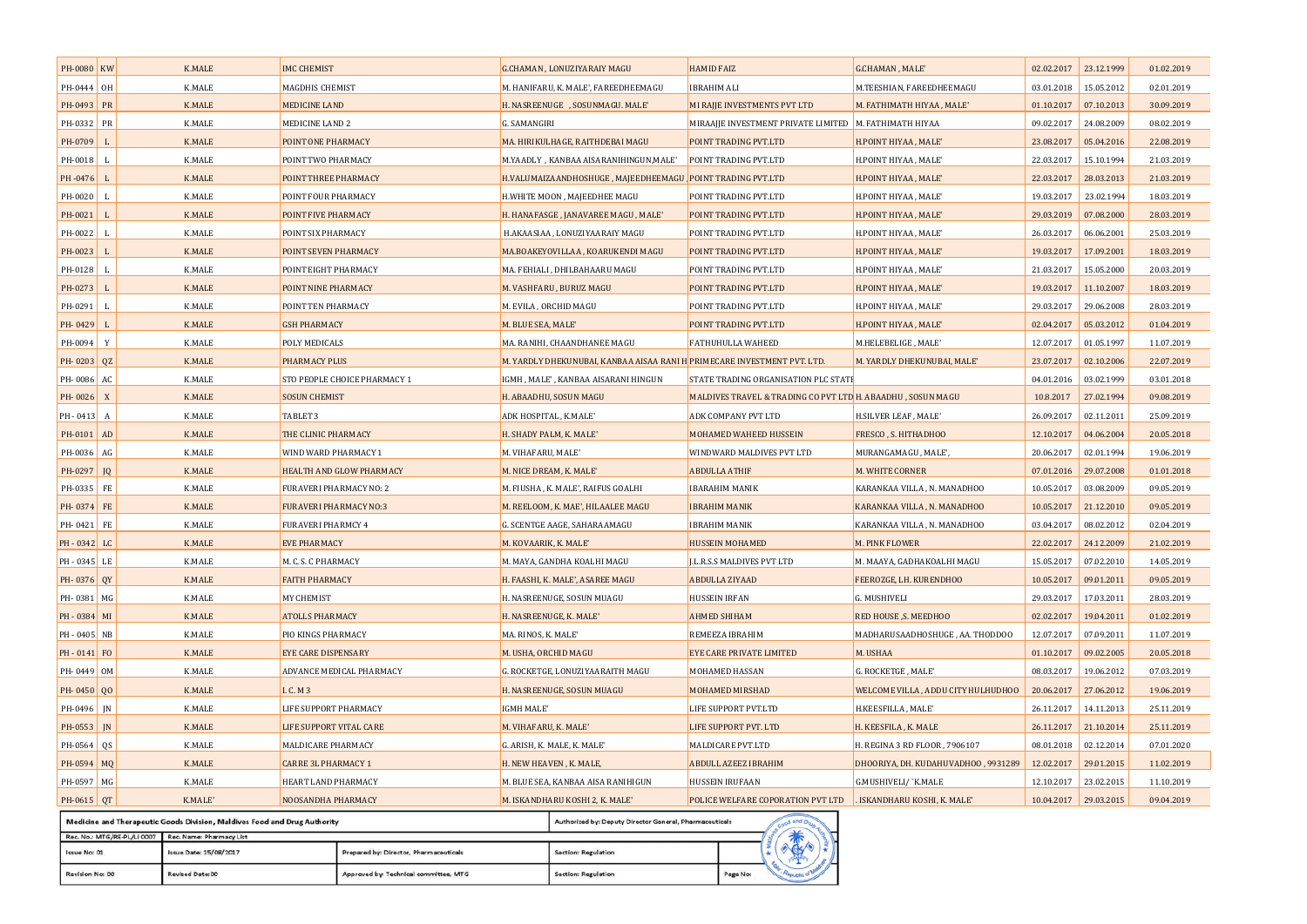| PH-0616 QW   |    | K.MALE'          | HEALTH AND GLOW PHARMACY 2    | G. LIGHT GREEN, KOIMALAAHIGUN, K.MALE'                             | HEALTH AND GLOW PVT LTD            | M. LOVENEST, K. MALE'                           | 13.04.2017            | 29.03.2015 | 12.04.2019 |
|--------------|----|------------------|-------------------------------|--------------------------------------------------------------------|------------------------------------|-------------------------------------------------|-----------------------|------------|------------|
| PH-0617   IN |    | K.MALE'          | <b>L.S VITAL CARE 7</b>       | G. POLICE SHOP, K. MALE'                                           | LIFE SUPPORT PVT LTD               | H. KEEFILAA, K. MALE'                           | 27.03.2017            | 30.03.2015 | 26.03.2019 |
| PH-0648 RE   |    | K. MALE'         | MED PHARMACY 2                | H. SENEHIYA                                                        | MEDLAB DIAGNOSTICS PVT LTD         | H. HAZEL, ROASHANEE GOLHI                       | 22.06.2016            | 09.07.2015 | 26.06.2018 |
| PH-0623 ME   |    | K.MALE'          | MEDICINE WORLD                | M. AAGARA, KABAAISHA RANIHIGUN, K. MALE'                           | <b>COMPLY PVT LTD</b>              | HULHUMALE' FLAT NO: 08.02.02                    | 30.04.2017            | 03.05.2015 | 29.04.2019 |
| PH-0688      |    | K.MALE'          | POINT ELEVEN PHARMACY         | M. KAHEKSHAAN DHEKUNUBAI                                           | POINT TRADING PVT LTD              | H. POINT HIYA                                   | 18.09.2017            | 17.09.2015 | 17.09.2019 |
| PH-0706      |    | K.MALE'          | POINT CHEMIST                 | M. SNOWLIYAA, KANBA AISA RANI HIGUN                                | POINT TRADING PVT LTD              | H. OINT HIYA                                    |                       | 25.02.2016 | 24.02.2018 |
| PH-0710 AC   |    | K.MALE'          | STO HENVEYRU PHARMACY         | H. PROSECUTER GENERAL OFFICE                                       | STATE TRADING ORGANIZATION PLC     | STATE TRADING ORGANIZATION PLC                  |                       | 05.05.2016 | 04.05.2018 |
| PH-0711 DM   |    | K.MALE'          | <b>VITAL CARE PHARMACY</b>    | H. HAALI, MAJEEDHEE MAGU                                           | <b>IBRAHIM FAAROOG</b>             | GN. FUVAHMULAH, MM. RANDHAAN                    |                       | 09.05.2016 | 08.05.2018 |
| PH-0712 PB   |    | K.MALE'          | OMEGA MEDICAL STORE           | H. JAVAAHIRU, LONUZIYAARAITH MAGU                                  | <b>MUKHTHAAR YOOSUF</b>            | SILVER COIN, B. DHARAVANDHOO                    | 19.7.2016             | 01.06.2016 | 18.7.2018  |
| PH-0714      |    | K. MALE'         | POINT TWEL PHARMACY           | H. FEHI FAITH KOLHI GE, SOASAN MAGU                                | POINT TRADING PVT LTD              | H. POINT HIYA                                   |                       | 25.09.2016 | 24.09.2018 |
| PH-0722      | R  | K.MALE'          | <b>GETWELL PHARMACY</b>       | MA. KAMINEE HULHAGUGE                                              | RIZNEE MOHAMED                     | BLAASAM VAADHEE, FUNAADU, GN. FUVAHMULAH        |                       | 11.01.2017 | 10.11.2019 |
| PH-0733 RU   |    | K.MALE'          | <b>V-CARE PHARMACY</b>        | M. CHABEYLEEGE, SHAARIUVARUDHEE                                    | <b>ISLAND SOLUTION PVT LTD</b>     | M. DHOONIHURA, K. MALE'                         |                       | 03.01.2018 | 02.01.2019 |
| PH-0724 RL   |    | K.MALE'          | <b>QMED PHARMACY</b>          | H. AZUM, AMEENEEMAGU                                               | AHMED RASHEED                      | M. NAARIGUGASDHOSHUGE                           |                       | 05.02.2017 | 22.02.2019 |
| PH-0726 QZ   |    | K.MALE'          | PHARMACY PLUS 2               | M. RANHATHA, KANBAA AISAA RANI HINGUN                              | PRIME CARE INVESTMENT PVT LTD      | M. YAADLEE DHEKUNUBAI, KANBAA AISAA RANI HINGUN |                       | 24.04.2017 | 23.04.2019 |
| PH-0728 RP   |    | K.MALE'          | LANSIMOO PHARMACY             | M. ORCHID MAGU, 5/43 NO SHOP                                       | 4N TRADERS PVT LTD, K.MALE'        | M. ORCHID MAGU, 5/43 NO SHOP                    | 22.05.2017            | 30.03.2017 | 21.05.2019 |
| PH-0730 RR   |    | K.MALE'          | REAL PHARMACY 2               | G. FEYDHOOKOSHEEGE MAJEEDHEEMAGU                                   | RETREAT PARADISE PVT LTD           | MA. FUNA, RAHDHEBAI MAGU                        |                       | 12.06.2017 | 11.06.2019 |
| PH-0732 RS   |    | K.MALE'          | CI PHARMACY                   | H.MAAFOLHEY VILLA, ELIZA MEDICAL                                   | <b>CATCHT INVESTMENT PVT LTD</b>   | M. SIKURAA                                      |                       | 26.10.2017 | 25.10.2019 |
| PH-0734 PU   |    | K.MALE'          | <b>MAAFANU GREEN PHARMACY</b> | M.SNOWLIYA, KANBAA ASISA RANIHIGUN                                 | <b>MEDITIME PVT LTD</b>            | M. GREEN LIFE HADHUVAREE HINGUN                 |                       | 21.01.2018 | 20.01.2020 |
|              |    | K.MALE'          | HEALTH TAB PHARMACY           | M. HUVADHU GADHA GOALHI, SAARIU VARUDHEI <mark>.</mark> ALI SHARIU |                                    | HAPPY DREAM, S. HULHUDHOO                       |                       | 29.08.2017 |            |
| PH 0024      |    | <b>VILLIMALE</b> | POINT THIRTEEN PHARMACY       | LOYER, HULHULEY HIGUN, VILLINGILLI                                 | POINT TRADING PVT.LTD              | H.POINT HIYAA, MALE'                            | 19.03.2017            | 23.06.2008 | 18.03.2019 |
| PH-0500      | AC | VILLIMALE'       | STO VILLIMALE PHARMACY        | VILIMALE' HEALTH CENTER                                            | STATE TRADING ORGANISATION PLC LTD | STATE TRADING ORGANISATION PLC LTD              | 27.03.2017            | 04.03.2014 | 26.03.2019 |
| PH-0211 A    |    | VILLIMALE'       | TABLET-2                      | SIYHEE MARUKAZU, K.VILLINGILLI                                     | <b>ADK COMPANY PVT LTD</b>         | H.SILVER LEAF, MALE'                            | 12.09.2017            | 14.12.2006 | 20.05.2018 |
| PH-0120 RA   |    | HULHUMALE'       | <b>CITY PHARMACY</b>          | HULHUMALE' VIYAFAARI UNIT NO:6 GB , HULHUN AHMED WASEEM            |                                    | DHANDIMAGU, FINOLHU, GN. FUAHMULAH              | 09.08.2017            | 21.06.2004 | 08.08.2019 |
| PH-0360 AC   |    | HULHUMALE'       | STO PHARMACY HULHUMALE        | HULHUMALE' HOSPITAL                                                | STATE TRADING ORGANISATION PLC LTD | STATE TRADING ORGANISATION PLC LTD              | 23.08.2017            | 22.08.2010 | 22.08.2019 |
| PH-0530 0J   |    | HULHUMALE'       | HEALTH AND BEAUTY PHARMACY 1  | H. M. UNIT E-G 03                                                  | <b>ABDULLA NASEEM</b>              | KARANKAVILLA HA. FILADHOO                       | 01.02.2016            | 16.09.2014 | 31.01.2018 |
| PH-0454 PU   |    | HULHUMALE'       | HULHUMALE GREEN PHARMACY      | HULHUMALE' HOSPITAL, HULHUMALE                                     | <b>MEDTIME PVT LTD</b>             | M. GREEN LIFE HADHUVAREE HINGUN                 | 11.12.2017            | 01.09.2012 | 10.12.2019 |
| PH-0625 QX   |    | HULHUMALE'       | UNIQUE PHARMACY               | HULHUMALE' COMERCIAL UNIT C-1-03                                   | S.I.M.R COMPANY PVT LTD            | COREL VILL, C2,2C, K.HULHUMALE'                 |                       | 24.12.2017 | 24.12.2019 |
| PH-0717      | A  | HULHUMALE'       | <b>ADK PHARMACY 10</b>        | UNIT 4, GROUND FLOOR, CENTRO                                       | <b>ADK COMPANY PVT LTD</b>         | H. SILVER LEEF                                  |                       | 10.10.2016 | 09.10.2018 |
| PH-0731 AI   |    | HULHUMALE'       | HULHUMALE' ISERI              | LOT NOMBER: 11177                                                  | ABDULLA HASHIM                     | AAGADHAGE / HA,DHIDHDHOO                        |                       | 25.07.2017 | 24.07.2019 |
| PH-0735 RV   |    | HULHUMALE'       | TREE TOP HOSPITAL PHARMACY    | TREE TOP HOSPITAL                                                  | TREE TOP HEALTH PVT LTD            | H. GADHAMOO, BODUTHAKURUFAANU MAGU              |                       | 24.01.2018 | 23.01.2020 |
|              |    | HULHUMALE'       | CITY PHARMACY 2               | HULHUMALE, LOT NO 11253                                            | AW PHARMACUITICAL PVT LTD          | H. GALOLHU AGGE, MAJEEDHEE MAGU                 |                       | 21.01.2018 |            |
| PH-0729 RQ   |    | HULHULE          | <b>AIRPORT PHARMACY</b>       | <b>VELAANAA INTERNATIONAL AIRPORT</b>                              | ASANDHA COMPANY PRIVATE LIMITED    | MA. FEN BUILDING                                |                       | 08.06.2017 | 07.06.2019 |
|              |    |                  | <b>HAA ALIF ATOLL</b>         |                                                                    |                                    |                                                 |                       |            |            |
| $PH-0104$ AJ |    | HA.DHIDHDH00     | <b>ISSERI3</b>                | <b>HAVEYLI</b>                                                     | ABDULLA HASHIM                     | AAGADHAGE / HA, DHIDHDHOO                       | 26.03.2017            | 15.07.1997 | 25.03.2019 |
| PH-0285 JF   |    | HA.DHIDHDHOO     | <b>VITAMINS PHARMACY</b>      | <b>HAVEYLI</b>                                                     | MOHAMED RASHEED                    | JANAVAREEGE / HA, DHIDHDHOO                     | 06.09.2017            | 09.09.2007 | 05.09.2019 |
| PH-0140 FN   |    | HA. IHAVANDHOO   | <b>DHATHURU PHARMACY</b>      | <b>KURIFAS</b>                                                     | <b>IBRAHIM RASHEED</b>             | AIRIS / HA.IHAVANDHOO                           | 30.03.2017 31.12.2013 |            | 29.03.2019 |
| PH - 0462 OW |    | HA .HOARAFUSHI   | <b>FV PHARMACY</b>            | CHANDHANEEGE                                                       | HUSSEIN MIRZA MANSOOR              | SILSILAAGE / LH. NAIFARU                        | 04.04.2017 26.12.2012 |            | 03.04.2019 |
| PH-0516      | AC | HA. KELA         | STO. HA. KELA PHARMACY        | <b>KELAA SIHEEMARUKAZ</b>                                          | <b>STATE TRADING ORGANIZATION</b>  | STATE TRADING ORGANIZATION                      | 18.06.2017 23.07.2014 |            | 19.06.2019 |
| PH-0517 AC   |    | HA /HOARAFUSHI   | STO. HA. HOARAFUSHI PHARMACY  | HA. HOARAFUSHI HEALTH CENTER                                       | STATE TRADING ORGANIZATION         | STATE TRADING ORGANIZATION                      | 27.11.2016            | 09.02.2015 | 26.11.2018 |
| PH-0521      | AC | HA. ULIGAM       | STO.HA. ULIGAM PHARMACY       | RAYITHUNGE HIYA                                                    | STATE TRADING ORGANIZATION         | STATE TRADING ORGANIZATION                      | 23.07.2017            | 14.08.2014 | 22.07.2018 |
| PH-0541 AC   |    | HA. FILADHOO     | STO. HA. FILADHOO PHARMACY    | RAYITHUNGE BEYSFIHAARA                                             | STATE TRADING ORGANIZATION         | STATE TRADING ORGANIZATION                      | 19.12.2017            | 29.09.2014 | 18.12.2018 |
|              |    |                  |                               |                                                                    |                                    |                                                 |                       |            |            |

|                                                      | Medicine and Therapeutic Goods Division, Maldives Food and Drug Authority | Authorized by: Deputy Director General, Pharmaceuticals |                     |          |  | $A$ and $Dn$  |  |  |
|------------------------------------------------------|---------------------------------------------------------------------------|---------------------------------------------------------|---------------------|----------|--|---------------|--|--|
| Rec. No.: MTG/RE-PL/LI 0007 Rec. Name: Pharmacy List |                                                                           |                                                         |                     |          |  |               |  |  |
| Issue No: 01                                         | Issue Date: 15/08/2017                                                    | Prepared by: Director, Pharmaceuticals                  | Section: Regulation |          |  |               |  |  |
| Revision No: 00                                      | Revised Date: 00                                                          | Approved by: Technical committee, MTG                   | Section: Regulation | Page No: |  | """ Public of |  |  |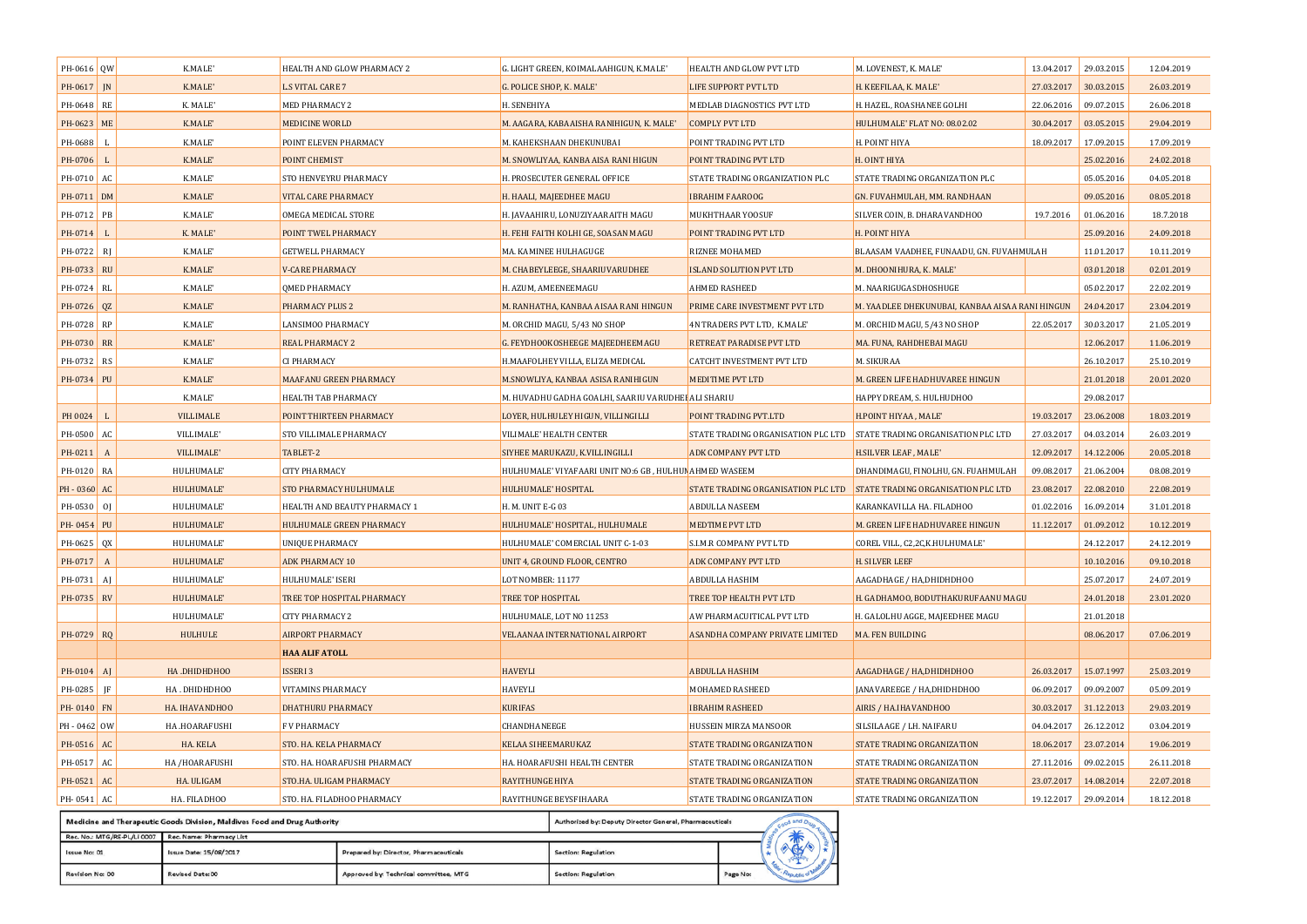| PH-0585    | AC | HA.DHIDHDHOO                                                     | S.T.O HA. DHIHDHOO PHARMACY          | HA. ATOLL HOSPITAL, HA. DHIDHOO                                      | STATE TRADING ORGANIZATION PLC                          | STATE TRADING ORGANIZATION PLC                                                                       | 23.05.2017            | 21.01.2015 | 22.05.2019 |
|------------|----|------------------------------------------------------------------|--------------------------------------|----------------------------------------------------------------------|---------------------------------------------------------|------------------------------------------------------------------------------------------------------|-----------------------|------------|------------|
| PH-0577 AC |    | HA. MAARANDHOO                                                   | STO. HA. MAARANDHOO PHARMACY         | MAARANDHOO COUNCIL IDHAARAA                                          | STATE TRADING ORGANIZATION PLC                          | STATE TRADING ORGANIZATION PLC                                                                       | 01.11.2017            | 08.01.2015 | 31.10.2018 |
| PH-0598    | AC | HA.IHAVANDHOO                                                    | STO. HA. IHAVANDHOO PHARMACY         | VAVATHI, BODUTHAKURUFAANU MAGU                                       | STATE TRADING ORGANIZATION PLC                          | STATE TRADING ORGANIZATION PLC                                                                       | 21.09.2016 23.02.2015 |            | 20.09.2018 |
| PH-0609 AC |    | HA. BAARAH                                                       | STO. HA. BAARAH PHARMACY             | HA. BAARAH HEALTH CENTER                                             | STATE TRADING ORGANIZATION PLC                          | STATE TRADING ORGANIZATION PLC                                                                       | 22.01.2018            | 09.03.2015 | 21.01.2019 |
| PH-0628 AC |    | HA. THURAAKUNU                                                   | STO. HA. THURAAKUNU PHARMACY         | THURAAKUNU HEALTH CENTER                                             | STATE TRADING ORGANIZATION PLC                          | STATE TRADING ORGANIZATION PLC                                                                       | 26.02.2017            | 18.05.2015 | 25.02.2018 |
| PH-0629    | AC | HA. VASHAFARU PHARMACY                                           | STO. HA. VASHAFARU PHARMACY          | VASHAFARU HEALTH CENTER                                              | STATE TRADING ORGANIZATION PLC                          | STATE TRADING ORGANIZATION PLC                                                                       | 12.12.2017            | 21.05.2015 | 11.12.2018 |
| PH-0646 AC |    | HA. MOLHADHOO                                                    | STO .HA. MOLHADHOO PHARMACY          | MOLHADHOO HEALTH CENTRE                                              | STATE TRADING ORGANIZATION PLC                          | STATE TRADING ORGANIZATION PLC                                                                       | 01.06.2017            | 02.07.2015 | 31.05.2018 |
| PH-0675    | AC | HA. MURAIDHOO                                                    | STO. HA. MURAIDHOO PHARMACY          | MURAIDHOO HEALTH CENTRE                                              | STATE TRADING ORGANIZATION PLC                          | STATE TRADING ORGANIZATION PLC                                                                       | 29.03.2017            | 27.08.2015 | 28.03.2018 |
| PH-0704 AC |    | HA. THAKANDHOO                                                   | STO. HA. THAKANDHOO PHARMACY         | THAKANDHOO HEALTH CENTRE                                             | STATE TRADING ORGANIZATION PLC                          | STATE TRADING ORGANIZATION PLC                                                                       | 21.05.2017            | 20.10.2015 | 20.05.2018 |
| PH-0702 AC |    | HA. UTHEEMU                                                      | STO. HA. UTHEEMU PHARMACY            | UTHEEMU HEALTH CENTRE                                                | STATE TRADING ORGANIZATION PLC                          | STATE TRADING ORGANIZATION PLC                                                                       | 12.07.2017 15.10.2015 |            | 11.07.2019 |
|            |    |                                                                  | <b>HAA DHAAL ATOLL</b>               |                                                                      |                                                         |                                                                                                      |                       |            |            |
| PH-0053 AA |    | HDH. KHULHUDHUHFUSHI                                             | <b>ASRAFEE CHEMIST NO: 1</b>         | LAAMIGE                                                              | ALI MOHAMED                                             | ASRAFEEGE / HD.KHULHUDHUFUSHI                                                                        | 16.08.2017            | 25.04.1999 | 15.08.2019 |
| PH-0054 AA |    | HDH. KHULHUDHUHFUSHI                                             | <b>ASRAFEE CHEMIST NO: 2</b>         | OLHAHASHI                                                            | <b>ALI MOHAMED</b>                                      | ASRAFEEGE / HD.KHULHUDHUFUSHI                                                                        | 16.08.2017 14.03.1999 |            | 15.08.2019 |
| PH-0386 RT |    | HDH. KHULHUDHUHFUSHI                                             | ALIFARU BEYSFIHARA                   | KAGI, MURAKAMAGU, DHEKUNU AVAHA, HDH. KU ALIFARU PVT LTD             |                                                         | M. SIKURAA, ALHIVILAA MAGU                                                                           | 21.12.2017            | 03.05.2011 | 20.12.2019 |
| PH-0452    | AC | HDH. KHULHUDHUHFUSHI                                             | STO PHARMACY, KULHUDHUFUSHI          | KULHUDHUFUSHI REGIONAL HOSPITAL                                      | STATE TRADING ORGANISATION PLC LTD                      | STATE TRADING ORGANISATION PLC LTD,                                                                  | 02.03.2016            | 02.02.2012 | 01.03.2018 |
| PH-0028 AU |    | HDH. HANIMAADHOO                                                 | UGAA PHARMACY                        | KULEE BIN 2002/B-3/55                                                | <b>UGAA CONSTRUCTION PVT.LTD</b>                        | HASSAN IMAD (MD), KUDHIRUVAALIGE HAN 27.08.2017                                                      |                       | 30.06.2003 | 26.08.2019 |
| PH-0045    | AT | HDH. MAKUNUDHOO                                                  | <b>JOINT PHARMACY</b>                | <b>ROSE MEED</b>                                                     | <b>IBRAHIM SHAREEF</b>                                  | ROSEMEED <hdh. makunudhoo<="" th=""><th>26.09.2016</th><th>09.09.2001</th><th>25.09.2018</th></hdh.> | 26.09.2016            | 09.09.2001 | 25.09.2018 |
| PH-0554    | AC | HDH. HANIMADHOO                                                  | STO. HD. HANIMADHOO PHARMACY 7945805 | AMEENEEFAI                                                           | STATE TRADING ORGANIZATION                              | STATE TRADING ORGANIZATION                                                                           | 29.05.2016            | 20.10.2014 | 28.05.2017 |
| PH-0619 AC |    | HD. FINEY                                                        | STO. HD. FINEY PHARMACY              | <b>FINEY HEALTH CENTER</b>                                           | STATE TRADING ORGANIZATION PLC                          | STATE TRADING ORGANIZATION PLC                                                                       | 24.08.2017            | 23.04.2015 | 28.08.2018 |
| PH-0620    | AC | HDH. VAIKARADHOO                                                 | STO. HDH. VAIKARADHOO PHARMACY       | VAIKARADHOO COUNCILGE IDHARAA                                        | STATE TRADING ORGANIZATION PLC                          | STATE TRADING ORGANIZATION PLC                                                                       | 27.11.2016            | 27.04.2015 | 26.11.2018 |
| PH-0637 AC |    | HDH. NEHLAIDHOO                                                  | STO. HDH. NEHLAIDHOO PHARMACY        | NEHLAIDHOO COUNCIL IDHAARA                                           | STATE TRADING ORGANIZATION PLC                          | STATE TRADING ORGANIZATION PLC                                                                       | 16.11.2016            | 04.06.2015 | 15.11.2018 |
| PH-0638    | AC | HDH. NOLHIVARM                                                   | STO. HDH. NOLHIVARAM PHARMACY        | NOLHIVARAM HEALTH CENTER                                             | STATE TRADING ORGANIZATION PLC                          | STATE TRADING ORGANIZATION PLC                                                                       | 06.09.2016            | 04.06.2015 | 05.09.2018 |
| PH-0645    | AC | HDH. HIRIMARADHOO                                                | STO. HDH. HIRIMARADHOO PHARMACY      | <b>HEALTH CENTRE</b>                                                 | STATE TRADING ORGANIZATION PLC                          | STATE TRADING ORGANIZATION PLC                                                                       | 16.08.2017            | 01.07.2015 | 15.08.2018 |
| PH-0657    | AC | HDH. KUMUNDHOO                                                   | STO. HDH. KUMUNDHOO PHARMACY         | HEALTH CENTRE                                                        | STATE TRADING ORGANIZATION PLC                          | STATE TRADING ORGANIZATION PLC                                                                       | 23.02.2017            | 03.08.2015 | 22.02.2018 |
| PH-0663    | AC | HDH. NEYKURENDHOO                                                | STO. HDH. NEYKURENDHOO PHARMACY      | <b>HEALTH CENTRE</b>                                                 | STATE TRADING ORGANIZATION PLC                          | STATE TRADING ORGANIZATION PLC                                                                       | 27.08.2017            | 09.08.2015 | 26.08.2019 |
| PH-0667    | AC | HDH. NAIVAADHOO PHARMACY                                         | STO. HDH. NAIVAADHOO PHARMACY        | <b>HEALTH CENTRE</b>                                                 | STATE TRADING ORGANIZATION PLC                          | STATE TRADING ORGANIZATION PLC                                                                       | 29.11.2016            | 20.08.2015 | 28.11.2017 |
| PH-0668    | AC | HDH. KURINBI                                                     | STO. HDH. KURINBI PHARMACY           | <b>HEALTH CENTRE</b>                                                 | STATE TRADING ORGANIZATION PLC                          | STATE TRADING ORGANIZATION PLC                                                                       | 24.08.2017            | 20.08.2015 | 23.08.2019 |
| PH-0674 AC |    | HDH. NOLHIVARANFARU                                              | STO. HDH. NOLHIVARANFARU PHARMACY    | HEALTH CENTRE                                                        | STATE TRADING ORGANIZATION PLC                          | STATE TRADING ORGANIZATION PLC                                                                       | 25.12.2016            | 27.08.2015 | 24.12.2017 |
| PH-0691    | AC | HDH. MAKUNUDHOO                                                  | STO. HDH. MAKUNUDHOO PHARMACY        | <b>HEALTH CENTRE</b>                                                 | STATE TRADING ORGANIZATION PLC                          | STATE TRADING ORGANIZATION PLC                                                                       | 04.10.2017 17.09.2015 |            | 03.10.2019 |
|            |    |                                                                  | <b>SHAVIYANI ATOLL</b>               |                                                                      |                                                         |                                                                                                      |                       |            |            |
| PH-0052    | AC | SH.KANDITHEEMU                                                   | STO. SH. KADITHEEMU PHARMACY         | KANDITHEEMU RAYYITHUNGE BEYSFIHARA                                   | STATE TRDAING ORGANIZATION PLC                          | STATE TRDAING ORGANIZATION PLC                                                                       | 09.02.2017            | 15.02.2004 | 08.02.2019 |
| PH-0123 EQ |    | SH.FUNADHOO                                                      | <b>FUNAFATHI</b>                     | MAALAM                                                               | MILADHUNMADULU U.B. ATHOLHU OFFICE FUNADHOO / SH. ATOLL |                                                                                                      | 11.10.2015            | 10.03.2014 | 10.10.2017 |
| PH-0379 MF |    | SH.MAAUNGOODHOO                                                  | <b>UNGOODHOO MEDICAL CARE</b>        | ANNAARUMAAGE                                                         | MOHAMED NAEEM                                           | GAHAA / MAAUNGOODHOO                                                                                 | 24.03.2016            | 07.02.2011 | 23.03.2018 |
| PH-0397    | RG | SH. KOMANDOO                                                     | KOMANDOO RAHYITHUNGE BEYSFIHAARA     | SH. KOMANDOO PRE SCHOOL                                              | KOMANDOO COUNCIL IDHAARA                                | KOMANDOO COUNCIL IDHAARA                                                                             |                       | 09.11.2016 | 08.11.2018 |
| PH-0410 AC |    | SH. MAROSHI                                                      | STO SH. MAROSHI PHARMASCY            | SH. MAROSHI RAHYITHUNGE BEYSFIHAARA                                  | STATE TRADING ORGANIZATION PLC                          | STATE TRADING ORGANIZATION PLC                                                                       | 02.10.2017 23.10.2011 |            | 01.10.2018 |
| PH-0427 NS |    | SH. MILANDHOO                                                    | TMM PHARMACY                         | MILANDHOO YOUTH MOVEMENT OFFICE                                      | MOHAMED MUSTHAFA HUSSEIN                                | DHOVELI. SH. MILANDHOO                                                                               | 02.10.2017            | 05.03.2012 | 01.10.2019 |
| PH-0567 AC |    | SH.GOIDHOO                                                       | STO SH. GOIDHOO PHARMACY             | <b>GOIDHOO PHARMACY</b>                                              | STATE TRADING ORGANIZATION PLC                          | STATE TRADING ORGANIZATION PLC                                                                       | 30.01.2017            | 15.12.2014 | 29.01.2018 |
| PH-0559    | AC | SH/MILANDHOO                                                     | STO. SH. MILANDHOO PHARMACY          | SH. MILANDHOO RAYITHUNGE BEYSFIHAARA                                 | STATE TRDAING ORGANIZATION                              | STATE TRDAING ORGANIZATION                                                                           | 27.11.2016            | 19.11.2014 | 26.11.2018 |
| PH-0580 AC |    | SH/FUNADHOO                                                      | STO. SH. FUNADHOO PHARMACY           | SH. ATOLL HOSPITAL                                                   | STATE TRDAING ORGANIZATION PLC                          | STATE TRDAING ORGANIZATION PLC                                                                       | 25.09.2016            | 14.01.2015 | 24.09.2018 |
| PH-0583 AC |    | SH.FEYDHOO                                                       | STO. SH. FEYDHOO PHARMACY            | FEYDHOO RAHYITHUNGE BEYSFIHAARA                                      | STATE TRDAING ORGANIZATION PLC                          | STATE TRDAING ORGANIZATION PLC                                                                       | 27.02.2017            | 15.01.2015 | 26.02.2019 |
| PH-0432 AC |    | SH. FOAKAIDHOO                                                   | STO.SHAVIYANI FOAKAIDHOO PHARMACY    | SH.FOAKAIDHOO RAYYITHUNGE BEYSFIHAARA STATE TRDAING ORGANIZATION PLC |                                                         | STATE TRDAING ORGANIZATION PLC                                                                       | 26.02.2017            | 05.03.2015 | 25.02.2019 |
|            |    | and Thoronoutic Goods Districts Moldives Food and Drug Authority |                                      | Authorized for Denuty Diseaser Ceneral Dise                          |                                                         |                                                                                                      |                       |            |            |

|                             | medicine and inerapeutic Goods Division, maidives rood and Drug Authority<br>Authorized by: Deputy Director General, Pharmaceuticals |                                        |                     |          |  |           |  |
|-----------------------------|--------------------------------------------------------------------------------------------------------------------------------------|----------------------------------------|---------------------|----------|--|-----------|--|
| Rec. No.: MTG/RE-PL/LI 0007 | Rec. Name: Pharmacy List                                                                                                             |                                        |                     |          |  |           |  |
| Issue No: 01                | Issue Date: 15/08/2017                                                                                                               | Prepared by: Director, Pharmaceuticals | Section: Regulation |          |  |           |  |
| Revision No: 00             | Revised Date: 00                                                                                                                     | Approved by: Technical committee, MTG  | Section: Regulation | Page No: |  | public of |  |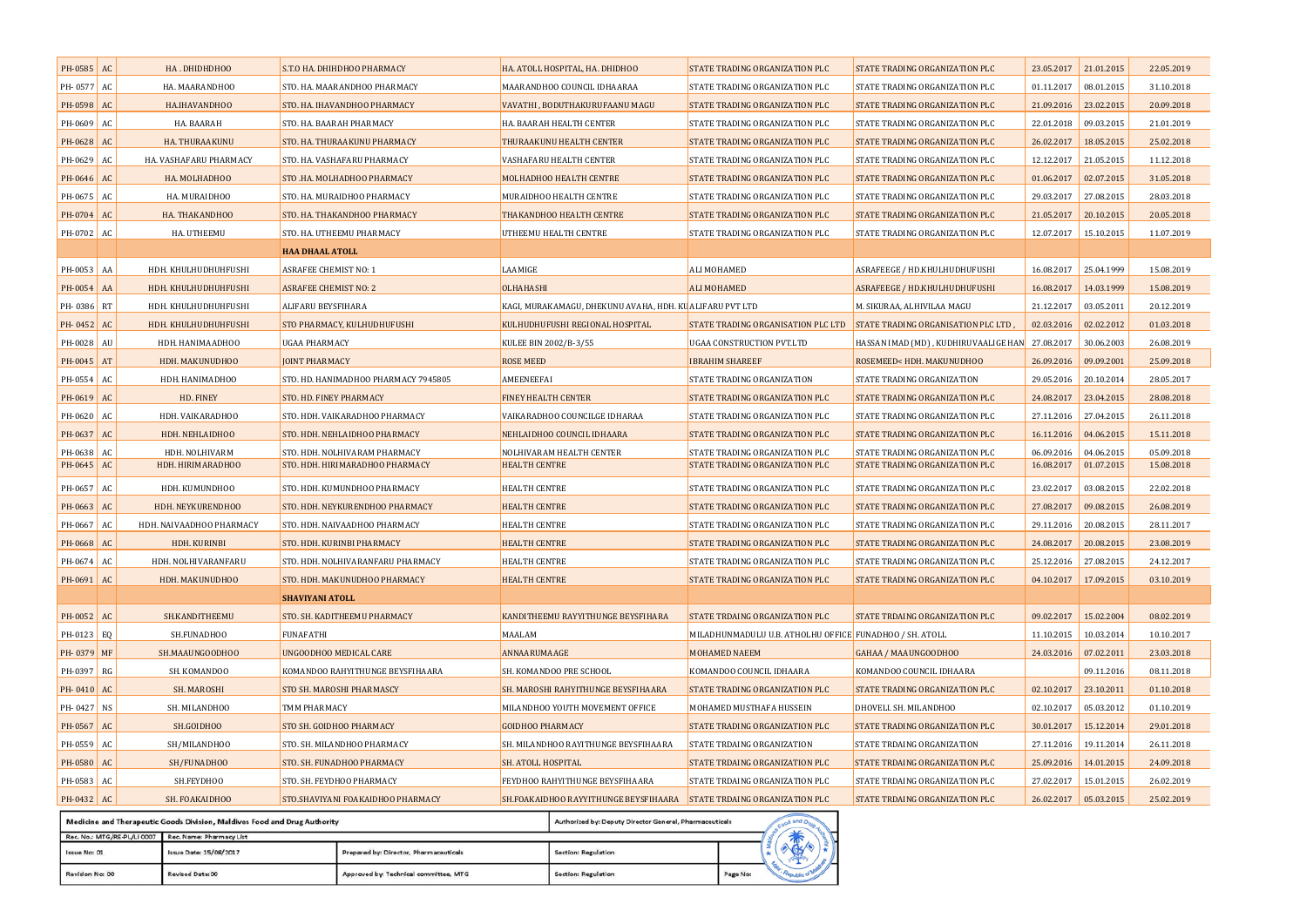| PH-0604 AC   |    | SH. BILEHFAHI      | STO.SH.BILEHFAHI PHARMACY        | SH.BILEHFAHI HEALTH CENTRE                                            | STATE TRDAING ORGANIZATION PLC                           | STATE TRDAING ORGANIZATION PLC | 20.04.2017            | 02.03.2015 | 19.04.2019 |
|--------------|----|--------------------|----------------------------------|-----------------------------------------------------------------------|----------------------------------------------------------|--------------------------------|-----------------------|------------|------------|
| PH-0622 AC   |    | SH. NOOMARA        | STO. SH. NOOMARA PHARMACY        | NOOMARA PHASEYHA PHARMACY                                             | STATE TRADING ORGANIZATION PLC                           | STATE TRADING ORGANIZATION PLC | 13.02.2017            | 29.04.2015 | 12.02.2018 |
| PH-0624 AC   |    | SH. FEEVAH         | STO. SH. FEEVAH PHARMACY         | FEEVAH BAU OFFICE                                                     | STATE TRADING ORGANIZATION PLC                           | STATE TRADING ORGANIZATION PLC | 27.11.2016            | 06.05.2015 | 26.11.2017 |
| PH-0654      | AC | SH. KOMANDOO       | STO. SH. KOMANDOO PHARMACY       | KOMANDOO HEALTH CENTRE                                                | STATE TRADING ORGANIZATION PLC                           | STATE TRADING ORGANIZATION PLC | 16.02.2016            | 16.07.2015 | 15.02.2018 |
| PH-0658 AC   |    | SH. LHAIMAGU       | STO. SH. LHAIMAGU PHARMACY       | SH. LHAIMAGU HEALTH CENTRE                                            | STATE TRADING ORGANIZATION PLC                           | STATE TRADING ORGANIZATION PLC | 22.01.2018            | 23.07.2015 | 21.01.2019 |
| PH-0662 AC   |    | SH. MAAUNGOODHOO   | STO. SH. MAAUNGOODHOO PHARMACY   | <b>HEALTH CENTRE</b>                                                  | STATE TRADING ORGANIZATION PLC                           | STATE TRADING ORGANIZATION PLC | 16.08.2017            | 09.08.2015 | 15.08.2018 |
| PH-0683 AC   |    | SH. NARUDHOO       | STO. SH. NARUDHOO PHARMACY       | HEALTH CENTRE                                                         | STATE TRADING ORGANIZATION PLC                           | STATE TRADING ORGANIZATION PLC | 01.12.2016            | 08.09.2015 | 30.11.2017 |
|              |    |                    | <b>NOONU</b>                     |                                                                       |                                                          |                                |                       |            |            |
| PH-0437 AC   |    | N. MAALHENDHOO     | STO.N.MAALHENDHOO PHARMACY       | N.MAALHENDHOO ANHENUNGE BEYSFIHAARA                                   | <b>STATE TRADING ORGANIZATION PLC</b>                    | STATE TRADING ORGANIZATION PLC | 02.10.2017            | 11.03.2015 | 01.10.2019 |
| PH-0533 AC   |    | N. MANADHOO        | STO. N. MANADHOO PHARMACY        | N. ATOLL HOSPITAL                                                     | STATE TRADING ORGANIZATION                               | STATE TRADING ORGANIZATION     | 07.12.2017 21.09.2014 |            | 06.12.2019 |
| PH-0130 FE   |    | N. MANADHOO        | FURAVERI PHARMACY 01             | MID CHOUSE                                                            | <b>IBRAHIM MANIK</b>                                     | KARANKAA VILLA , N.MANADHOO    | 16.06.2016            | 19.02.1977 | 15.06.2018 |
| PH-0562 AC   |    | N. VELIDHOO        | STO. N. VELIDHOO PHARMACY        | STO N. VELIDHOO PHARMACY IMAARAITH                                    | STATE TRADING ORGANIZATION                               | STATE TRADING ORGANIZATION     | 25.04.2017 24.11.2014 |            | 24.04.2019 |
| PH-0588 AC   |    | N. KUDAFAREE       | STO. N. KUDAFAREE PHARMACY       | PHARMACCOPIA, N. KUDAFAREE                                            | STATE TRADING ORGANIZATION PLC                           | STATE TRADING ORGANIZATION PLC | 23.05.2017            | 03.02.2015 | 22.05.2019 |
| PH-0590 AC   |    | N. FODHOO          | STO. N. FODHOO PHARMACY          | N. FODHOO HEALTH CENTER                                               | STATE TRADING ORGANIZATION PLC                           | STATE TRADING ORGANIZATION PLC | 18.12.2017            | 08.02.2015 | 17.12.2018 |
| PH-0589 AC   |    | N. KENDHIKULHUDHOO | STO. N. KENDHIKULHUDHOO PHARMACY | N. KENDHIKULHUDHOO HEALTH CENTER                                      | STATE TRADING ORGANIZATION PLC                           | STATE TRADING ORGANIZATION PLC | 25.12.2017            | 04.02.2015 | 24.12.2019 |
| PH-0599      | AC | N.HENBADHOO        | STO. N. HENBADHOO PHARMACY       | STO. N. HENBADHOO RASHUVANDHU PHARMACY STATE TRADING ORGANIZATION PLC |                                                          | STATE TRADING ORGANIZATION PLC | 18.09.2017            | 25.02.2015 | 17.09.2019 |
| PH-0621 AC   |    | N. LANDHOO         | STO. N. LANDHOO PHARMACY         | <b>HEALTH CENTER</b>                                                  | STATE TRADING ORGANIZATION PLC                           | STATE TRADING ORGANIZATION PLC | 24.05.2017            | 28.04.2015 | 23.05.2019 |
| PH-0661      | AC | N. LHOHI           | STO. N. LHOHI PHARMACY           | <b>HEALTH CENTER</b>                                                  | STATE TRADING ORGANIZATION PLC                           | STATE TRADING ORGANIZATION PLC | 02.05.2017            | 03.08.2015 | 01.05.2019 |
| PH-0671 AC   |    | N. HOLHUDHOO       | STO. N. HOLHUDHOO PHARMACY       | HEALTH CENTRE                                                         | STATE TRADING ORGANIZATION PLC                           | STATE TRADING ORGANIZATION PLC | 28.08.2017            | 25.08.2015 | 27.08.2019 |
| PH-0681 AC   |    | N. MAGOODHOO       | STO. N. MAGOODHOO PHARMACY       | <b>HEALTH CENTRE</b>                                                  | STATE TRADING ORGANIZATION PLC                           | STATE TRADING ORGANIZATION PLC | 12.09.2017            | 07.09.2015 | 11.09.2018 |
| PH-0700      | AC | N. MAAFARU         | STO. N. MAAFARU PHARMACY         | <b>HEALTH CENTRE</b>                                                  | STATE TRADING ORGANIZATION PLC                           | STATE TRADING ORGANIZATION PLC | 27.10.2016            | 13.10.2015 | 26.10.2018 |
| PH-0699 AC   |    | N. MILADHOO        | STO. N. MILADHOO PHARMACY        | <b>HEALTH CENTRE</b>                                                  | STATE TRADING ORGANIZATION PLC                           | STATE TRADING ORGANIZATION PLC | 31.10.2016            | 12.10.2015 | 30.10.2018 |
| PH-0727 RO   |    | N. HOLHUDHOO       | <b>MEDICARE PLUS</b>             | ALIVAAGE, N.HOLHUDHOO                                                 | <b>AISHATH ZUHURA</b>                                    | ALIVAAGE / N. HOLHUDHOO        | 14.12.2017            | 26.04.2017 | 13.12.2019 |
|              |    |                    | <b>RAA ATOLL</b>                 |                                                                       |                                                          |                                |                       |            |            |
| PH-0003 RN   |    | <b>R.ALIFUSHI</b>  | UNI CARE PHARMACY                | NOOKOKA, R. ALIFUSHI                                                  | UNICARE COMPANY PVT LTD                                  | UNICARE COMPANY PVT LTD        | 23.04.2017            | 06.09.2000 | 22.04.2019 |
| PH-0005 BQ   |    | R.UNGOOFAARU       | <b>VAFFUSHI PHARMACY</b>         | 01 / 7 - E / 95 R.UNGOOFAARU                                          | <b>GASIM KALEYFAANU</b>                                  | VAAREYVILLA, RAA.KNDHOLHUDHOO  | 01.03.2017            | 28.03.1995 | 28.02.2019 |
| PH-0474 PF   |    | R.UNGOOFAARU       | RAYYITHUNGE BEYSFIHAARA          | KULEEBIN                                                              | UNGOOFAARU RAYYITHUN                                     | UNGOOFAARU COUNCIL IDHAARA     | 16.06.2016            | 17.03.2013 | 15.06.2018 |
| PH-0261   IM |    | R.HULHUDHUFAARU    | <b>HULHUDHUFFARU PHARMACY</b>    | HULHUDHUHFAARU HEALTH CENTER                                          | HULHUDHUFFAARU A. TH. MASAKKAIY KUA HULHUDHUFAARU OFFICE |                                | 16.07.2017            | 10.05.2007 | 15.07.2019 |
| PH-0364 LW   |    | R. MEEDHOO         | <b>NAYAM PHARMACY PLUS</b>       | <b>BLUE BIRD</b>                                                      | <b>NAYAM TRADING PVT</b>                                 | NAYAM TRADING PVT              | 18.04.2017            | 24.08.2010 | 17.04.2019 |
| PH-0523      | AC | R. MEEDHOO         | STO. R. MEEDHOO                  | MEEDHOO HEALTH CENTER                                                 | STATE TRADING ORGANIZATION PLC                           | STATE TRADING ORGANIZATION PLC | 17.10.2016            | 13.08.2014 | 16.10.2018 |
| PH-0525 AC   |    | R. DUVAAFAR        | STO R. DUVAAFAR PHARMACY         | R. DHUVAAFARU HEALTH CENTER                                           | STATE TRADING ORGANIZATION PLC                           | STATE TRADING ORGANIZATION PLC | 12.03.2017            | 01.09.2014 | 11.03.2019 |
| PH-0537 AC   |    | R.INGURAIDHOO      | STO. R. INGURAIDHOO              | R.INGURAIDHOO PRE SCHOOL                                              | STATE TRADING ORGANIZATION PLC                           | STATE TRADING ORGANIZATION PLC | 14.11.2017            | 28.09.2014 | 13.11.2019 |
| PH-0570 AC   |    | R.UNGOOFAARU       | STO. R. UNGOOFAARU PHARMACY      | UNGOOFAARU REGIONAL HOSPITAL                                          | STATE TRADING ORGANIZATION PLC                           | STATE TRADING ORGANIZATION PLC | 11.08.2016            | 18.12.2014 | 10.08.2018 |
| PH-0581 AC   |    | R. INNAMAADHOO     | STO. R. INNAMAADHOO PHARMACY     | <b>INNAMAADHOO BAU OFFICE</b>                                         | STATE TRADING ORGANIZATION PLC                           | STATE TRADING ORGANIZATION PLC | 25.12.2017            | 15.01.2015 | 24.12.2018 |
| PH-0611      | AC | R. RASGETHEEM      | STO. R. RASGETHEEM PHARMACY      | RASGETHEEM ANHENUNGE BEYSFIHAARA                                      | STATE TRADING ORGANIZATION PLC                           | STATE TRADING ORGANIZATION PLC | 28.01.2018            | 17.03.2015 | 27.01.2019 |
| PH-0636 AC   |    | R. RASMAADHOO      | STO. R. RASMAADHOO PHARMACY      | RASMAADHOO COUNCIL IDHAARA                                            | STATE TRADING ORGANIZATION PLC                           | STATE TRADING ORGANIZATION PLC | 31.10.2016            | 03.06.2015 | 30.10.2018 |
| PH-0650 AC   |    | R. HULHUDHUFFAARU  | STO. R. HULHUDHUFFAARU PHARMACY  | HULHUDHUFFARU HEALTH CENTRE                                           | STATE TRADING ORGANIZATION PLC                           | STATE TRADING ORGANIZATION PLC | 25.12.2017            | 15.07.2015 | 24.12.2018 |
| PH-0669      | AC | R. MAAKURATHU      | STO. R. MAAKURATHU PHARMACY      | <b>HEALTH CENTRE</b>                                                  | STATE TRADING ORGANIZATION PLC                           | STATE TRADING ORGANIZATION PLC | 25.12.2017            | 20.08.2015 | 24.12.2018 |
| PH-0678 AC   |    | R. VAADHOO         | STO. R. VAADHOO PHARMACY         | <b>HEALTH CENTRE</b>                                                  | STATE TRADING ORGANIZATION PLC                           | STATE TRADING ORGANIZATION PLC | 22.02.2017            | 03.09.2015 | 21.02.2019 |
| PH-0670      | AC | R. KINOLHAS        | STO. R. KINOLHAS PHARMACY        | <b>COUNCIL IDHARA</b>                                                 | STATE TRADING ORGANIZATION PLC                           | STATE TRADING ORGANIZATION PLC | 18.12.2017            | 26.08.2015 | 17.12.2018 |
| PH-0672 AC   |    | R. ANGOLHITHEEMU   | STO. R. ANGOLHITHEEMU PHARMACY   | COUNCIL IDHARA                                                        | STATE TRADING ORGANIZATION PLC                           | STATE TRADING ORGANIZATION PLC | 29.03.2017 26.08.2015 |            | 28.03.2018 |
|              |    |                    |                                  |                                                                       |                                                          |                                |                       |            |            |

|                             | Medicine and Therapeutic Goods Division, Maldives Food and Drug Authority | Authorized by: Deputy Director General, Pharmaceuticals |                     |          |  |  |  |  |
|-----------------------------|---------------------------------------------------------------------------|---------------------------------------------------------|---------------------|----------|--|--|--|--|
| Rec. No.: MTG/RE-PL/LI 0007 | Rec. Name: Pharmacy List                                                  |                                                         |                     |          |  |  |  |  |
| Issue No: 01                | Issue Date: 15/08/2017                                                    | Prepared by: Director, Pharmaceuticals                  | Section: Regulation |          |  |  |  |  |
| Revision No: 00             | <b>Revised Date: 00</b>                                                   | Approved by: Technical committee, MTG                   | Section: Regulation | Page No: |  |  |  |  |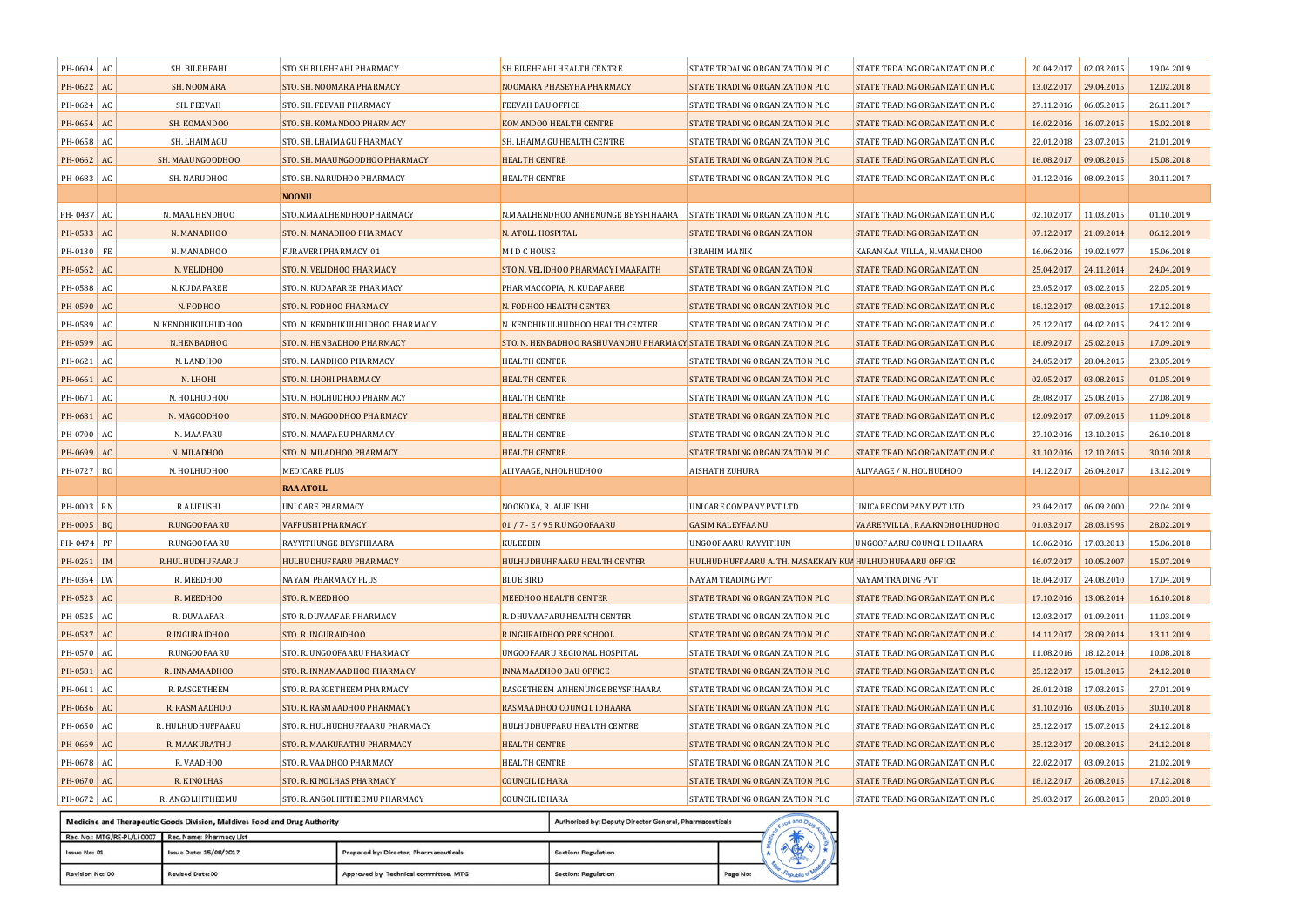| PH-0696            | QC | <b>R.ALIFUSHI</b>      | <b>ALIFUSHI PHARMACY</b>      | MEHURA, R. ALIFUSHI                                                     | <b>AHMED NAJAH</b>                                                  | <b>FASMEERU / LH. NAIFARU</b>  |                       | 12.10.2015 | 11.10.2017 |
|--------------------|----|------------------------|-------------------------------|-------------------------------------------------------------------------|---------------------------------------------------------------------|--------------------------------|-----------------------|------------|------------|
| PH-0701 AC         |    | R. MADUVVARI           | STO. R. MADUVVARI PHARMACY    | MADUVVARI RAHVEHIGE                                                     | STATE TRADING ORGANIZATION PLC                                      | STATE TRADING ORGANIZATION PLC | 24.07.2017            | 15.10.2015 | 23.07.2018 |
| PH-0684 AC         |    | R. ALIFUSHI            | STO. R. ALIFUSHI PHARMACY     | <b>ALIFUSHI HEALTH CENTRE</b>                                           | STATE TRADING ORGANIZATION PLC                                      | STATE TRADING ORGANIZATION PLC | 27.11.2016            | 13.09.2015 | 26.11.2017 |
| PH-0695 AC         |    | R. FAINU PHARMACY      | STO. R. FAINU PHARMACY        | FAINU COUNCIL IDHARA                                                    | STATE TRADING ORGANIZATION PLC                                      | STATE TRADING ORGANIZATION PLC | 27.02.2017            | 06.10.2015 | 26.02.2019 |
|                    |    |                        | <b>BAA ATOLL</b>              |                                                                         |                                                                     |                                |                       |            |            |
| PH-0004 BT         |    | <b>B.EYDHAFUSHI</b>    | <b>CHEAPSIDE PHARMACY</b>     | THAARIF                                                                 | <b>MOHAMED FAZEEL</b>                                               | MOONIMAGE / B.EYDHAFUSHI       | 16.08.2017            | 13.05.1995 | 15.08.2019 |
| PH-0105 BS         |    | <b>B.EYDHAFUSHI</b>    | <b>BAA PHARMACY</b>           | HIYALEEHIYA / B. EYDHAFUSHI                                             | <b>ABDUL SATTAR HASSAN</b>                                          | HULHUMALE' FLAT NO: 1027       | 31.08.2016            | 05.05.1998 | 20.08.2018 |
| PH-0494 AC         |    | <b>B.EYDHAFUSHI</b>    | S.T.O EYDHAFUSHI PHARMACY     | BAA ATOLL HOSPITAL                                                      | STATE TRADING ORGANISATION PLC LTD S.T.O HEAD OFFICE / B.EYDHAFUSHI |                                | 05.01.2016            | 15.12.2013 | 04.01.2018 |
| PH-0008            | MI | <b>B. KENDHOO</b>      | <b>NAYAM PHARMACY</b>         | <b>BLUE SKY</b>                                                         | NAYAM TRADING COMPANY PVT.LTD                                       | MA. THASHIMUSHIGE              | 24.05.2017            | 24.07.2003 | 23.05.2019 |
| PH-0522 AC         |    | B. THULHADHOO          | STO. B. THULHADHOO PHARMACY   | B. THULHADHOO HEALTH CENTER                                             | STATE TRADING ORGANIZATION PLC                                      | STATE TRADING ORGANIZATION PLC | 28.02.2017            | 14.08.2014 | 27.02.2019 |
| PH-0538            | AC | <b>B. GOIDHOO</b>      | STO. B. GOIDHOO PHARMACY      | <b>B. GOIDHOO COUNSIL FIHAARA DHEKUNU</b>                               | STATE TRADING ORGANIZATION PLC                                      | STATE TRADING ORGANIZATION PLC | 07.12.2017            | 25.09.2014 | 06.12.2019 |
| PH-0543 AC         |    | B.HITHAADHOO           | STO. B. HITHADHOO PHARMACY    | HITHAADHOO HEALTH CENTER                                                | STATE TRADING ORGANIZATION PLC                                      | STATE TRADING ORGANIZATION PLC | 26.11.2017            | 30.09.2014 | 25.11.2018 |
| PH-0574            | AC | <b>B. DHARAVANDHOO</b> | STO. B. DHARAVANDHOO PHARMACY | <b>DHARAVANDHOO HEALTH CENTER</b>                                       | STATE TRADING ORGANIZATION PLC                                      | STATE TRADING ORGANIZATION PLC | 11.10.2016            | 30.12.2014 | 10.10.2018 |
| PH-0630 AC         |    | <b>B. MAALHOS</b>      | STO. B. MAALHOS PHARMACY      | MAALHOS HEALTH CENTER                                                   | STATE TRADING ORGANIZATION PLC                                      | STATE TRADING ORGANIZATION PLC | 02.03.2017            | 27.05.2015 | 01.03.2019 |
| PH-0632            | AC | <b>B. KUDARIKILU</b>   | STO. B. KUDARIKILU PHARMACY   | <b>KUDARIKILU HEALTH CENTER</b>                                         | STATE TRADING ORGANIZATION PLC                                      | STATE TRADING ORGANIZATION PLC | 22.02.2017            | 27.05.2015 | 21.02.2019 |
| PH-0633            | AC | B. KAMADHOO            | STO. B. KAMADHOO PHARMACY     | KAMADHOO HEALTH CENTER                                                  | STATE TRADING ORGANIZATION PLC                                      | STATE TRADING ORGANIZATION PLC | 04.10.2016            | 27.05.2015 | 03.10.2018 |
| PH-0656            | AC | <b>B. KENDHOO</b>      | STO. B. KENDHOO PHARMACY      | <b>KENDHOO HEALTH CENTER</b>                                            | STATE TRADING ORGANIZATION PLC                                      | STATE TRADING ORGANIZATION PLC | 12.11.2017            | 16.07.2015 | 11.11.2019 |
| PH-0680 AC         |    | <b>B. DHONFANU</b>     | STO. B. DHONFANU PHARMACY     | DHONFANU HEALTH CENTRE                                                  | STATE TRADING ORGANIZATION PLC                                      | STATE TRADING ORGANIZATION PLC |                       | 03.09.2015 | 02.09.2017 |
| PH-0679 AC         |    | <b>B. FULHADHOO</b>    | STO. B. FULHADHOO PHARMACY    | FULHADHOO HEALTH CENTRE                                                 | STATE TRADING ORGANIZATION PLC                                      | STATE TRADING ORGANIZATION PLC | 24.05.2017            | 03.09.2015 | 23.05.2018 |
| PH-0682 AC         |    | B. KIHAADHOO           | STO. B. KIHAADHOO PHARMACY    | KIHAADHOO HEALTH CENTRE                                                 | STATE TRADING ORGANIZATION PLC                                      | STATE TRADING ORGANIZATION PLC | 31.10.2016            | 07.09.2015 | 30.10.2018 |
| PH-0698            | AC | <b>B. FEHENDHOO</b>    | STO. B.FEHENDHOO PHARMACY     | FEHENDHOO HEALTH CENTRE                                                 | STATE TRADING ORGANIZATION PLC                                      | STATE TRADING ORGANIZATION PLC | 04.06.2017            | 12.10.2015 | 03.06.2018 |
| PH-0716 RB         |    | <b>B. EYDHAFUSHI</b>   | PHARM LAND                    | SAHKEYOGE, B. EYDHAFUDHI                                                | YASIR RAFEEU                                                        | DAIZY VILLA, B. EYDHAFUSHI     |                       | 04.10.2016 | 03.10.2018 |
|                    |    |                        |                               |                                                                         |                                                                     |                                |                       |            |            |
|                    |    |                        | <b>LHAVIYANI ATOLL</b>        |                                                                         |                                                                     |                                |                       |            |            |
| PH-0012 CD         |    | LH.NAIFARU             | MOONIMA CHEMIST               | FASMEERU                                                                | ABDUL RAZZAG IBRAHIM                                                | FASMEERU, LH.NAIFARU, 7731416  | 13.08.2017            | 16.8.1995  | 12.08.2019 |
| PH-0417 BZ         |    | <b>LH.NAIFARU</b>      | <b>AIN MEDICALS</b>           | SIGNAL                                                                  | <b>AHMED IBRAHIM</b>                                                | DHAAVIYAAGE, LH.NAIFARU        | 25.10.2017            | 08.01.2012 | 24.10.2019 |
| PH-0333 KV         |    | LH/HINNAVARU           | YOUTH PHARMACY                | YOUNGESTERS                                                             | <b>MOHAMED AHMED</b>                                                | KUDHILUNBOAGE, HINNAVARU       | 21.02.2017            | 12.09.2009 | 20.02.2019 |
| PH-0550 AC         |    | LH. NAIFAR             | STO. LH. NAIFAR PHARMACY      | LH. ATOLL HOSPITAL                                                      | STATE TRADING ORGANIZATION                                          | STATE TRADING ORGANIZATION     | 29.08.2016            | 15.10.2014 | 28.08.2018 |
| PH-0575 AC         |    | LH. HINNAVARU          | STO. LH. HINNAVARU PHARMACY   | HINNAVARU HEALTH CENTER                                                 | STATE TRADING ORGANIZATION PLC                                      | STATE TRADING ORGANIZATION PLC | 18.12.2017            | 04.01.2015 | 17.12.2019 |
| PH-0595 AC         |    | LH.OLHUVELIFUSHI       | STO.LH OLHUVELIFUSHI PHARMACY | LH.OLHUVELIFUSHI RAYYITHUNGE BEYSFIHAAR. STATE TRADING ORGANIZATION PLC |                                                                     | STATE TRADING ORGANIZATION PLC | 19.12.2017            | 19.02.2015 | 18.12.2019 |
| PH-0350 $\vert$ LJ |    | LH.KURENDHOO           | <b>MAZI CHEMIST</b>           | LILEEMAAGE / LH.KURENDHOO                                               | <b>ZAHIRA MOHAMED</b>                                               | NOOFARUGE / LH.KURENDHOO       | 26.03.2017            | 03.03.2010 | 25.03.2019 |
| PH-0697 AC         |    | LH.KURENDHOO           | STO. LH. KURENDHOO PHARMACY   | <b>HEALTH CENTRE / KURENDHOO</b>                                        | STATE TRADING ORGANIZATION PLC                                      | STATE TRADING ORGANIZATION PLC | 31.07.2017            | 12.10.2015 | 30.07.2018 |
|                    |    |                        | <b>KAAFU ATOLL</b>            |                                                                         |                                                                     |                                |                       |            |            |
| PH-0173 DY         |    | K.MAAFUSHI             | NOONAARU PHARMACY             | MEENAAZ, 7614811                                                        | ABDUL NASIR MOHAMED                                                 | <b>NAARES / MAAFUSHI</b>       | 20.03.2016 26.01.2004 |            | 19.03.2018 |
| PH-0482 AC         |    | K.GAAFARU              | STO.K.GAAFARU PHARMACY        | K.GAAFARU BURULU PHARMACY                                               | STATE TRADING ORGANIZATION PLC                                      | STATE TRADING ORGANIZATION PLC | 22.02.2017            | 09.05.2013 | 21.02.2019 |
| PH-0513 AC         |    | K. HINMAFUSHI          | STO. K. HINMAFUSHI PHARMACY   | HINMAFUSHI RAYYITHUNGE BEYSFIHAARA                                      | STATE TRADING ORGANIZATION PLC                                      | STATE TRADING ORGANIZATION PLC | 10.12.2017            | 08.07.2014 | 09.12.2018 |
| PH-0527 AC         |    | K. THULUSDHOO          | STO K. THULUSDHOO PHARMACY    | THULUSDHOO RAYYITHUNGE IGTHIMAEE MARUF STATE TRADING ORGANIZATION PLC   |                                                                     | STATE TRADING ORGANIZATION PLC | 24.08.2016            | 15.09.2014 | 23.08.2018 |
| PH-0529 AC         |    | K. GURAIDHOO           | STO. K. GURAIDHOO PHARMACY    | <b>GURAIDGOO HEALTH CENTER</b>                                          | STATE TRADING ORGANIZATION PLC                                      | STATE TRADING ORGANIZATION PLC | 18.12.2017            | 15.09.2014 | 17.12.2018 |
| PH-0548            | AC | K. DHIFUSHI            | STO. K. DHIFUSI PHARMACY      | K. DHIFFUSHI, HEALTH CENTER                                             | STATE TRADING ORGANIZATION PLC                                      | STATE TRADING ORGANIZATION PLC | 24.05.2017            | 13.10.2014 | 23.05.2019 |
| PH-0563 AC         |    | K. MAAFUSHI            | STO. K. MAAFUSHI PHARMACY     | K. MAAFUSHI HEALTH CENTER                                               | STATE TRADING ORGANIZATION PLC                                      | STATE TRADING ORGANIZATION PLC | 06.10.2016            | 02.12.2014 | 05.10.2017 |
| PH-0502 KX         |    | K. KAASHIDHOO          | <b>ZAAS PHARMACY</b>          | HUVADHUMAAGE                                                            | AHMED FIRAAG                                                        | V. FINIHIYAA VILLA, K. MALE'   | 12.04.2017            | 26.10.2009 | 12.04.2019 |
| PH-0593 AC         |    | K. KAASHIDHOO          | STO. K. KAASHIDHOO PHARMACY   | KAASHIDHOO HEALTH CENTER                                                | STATE TRADING ORGANIZATION PLC                                      | STATE TRADING ORGANIZATION PLC | 04.04.2017            | 12.02.2015 | 03.04.2019 |

| Rec. No.: MTG/RE-PL/LI 0007 Rec. Name: Pharmacy List |                        |                                        |                     |          |  |  |  |
|------------------------------------------------------|------------------------|----------------------------------------|---------------------|----------|--|--|--|
| Issue No: 01                                         | Issue Date: 15/08/2017 | Prepared by: Director, Pharmaceuticals | Section: Regulation |          |  |  |  |
| Revision No: 00                                      | Revised Date: 00       | Approved by: Technical committee, MTG  | Section: Regulation | Page No: |  |  |  |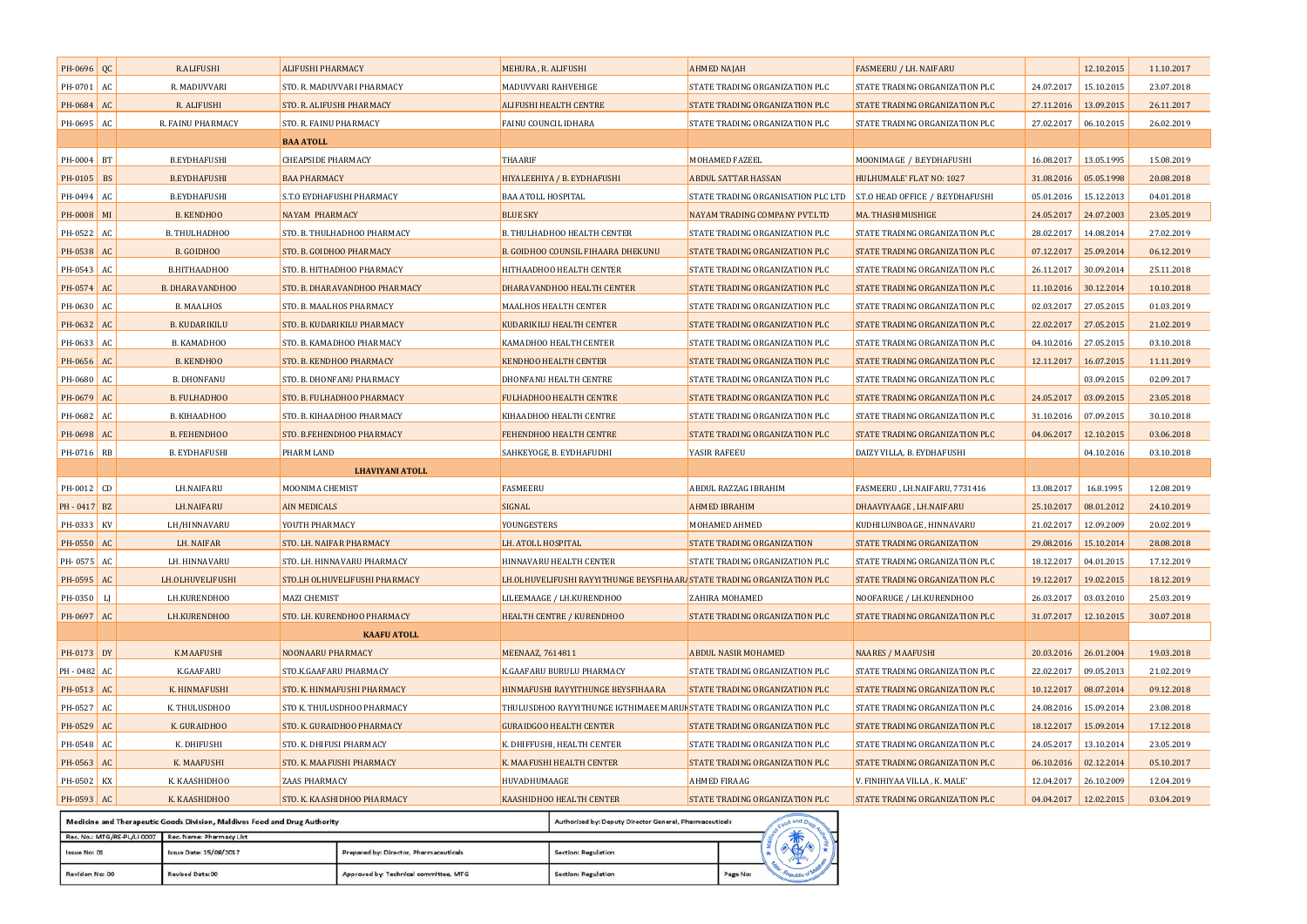| PH-0652 AC     |     | K. HURAA                                                                  | STO. K. HURAA PHARMACY           | HURAA HEALTH CENTER  |                                                         | STATE TRADING ORGANIZATION PLC                                                           | STATE TRADING ORGANIZATION PLC        | 31.08.2016            | 15.07.2015 | 30.08.2018 |
|----------------|-----|---------------------------------------------------------------------------|----------------------------------|----------------------|---------------------------------------------------------|------------------------------------------------------------------------------------------|---------------------------------------|-----------------------|------------|------------|
| PH-0690 AC     |     | K. GULHI                                                                  | STO. K. GULHI PHARMACY           |                      | <b>GULHEE HEALTH CENTRE</b>                             | STATE TRADING ORGANIZATION PLC                                                           | STATE TRADING ORGANIZATION PLC        | 22.03.2017            | 17.09.2015 | 21.03.2019 |
|                |     |                                                                           | <b>ALIF ALIF ATOLL</b>           |                      |                                                         |                                                                                          |                                       |                       |            |            |
| PH-0573 AC     |     | AA.FERIDHOO                                                               | STO AA. FERIDHOO PHARMACY        | MAAHIYAA             |                                                         | STATE TRADING ORGANIZATION PLCSTATE                                                      |                                       | 10.11.2016            | 24.02.2015 | 09.11.2017 |
| PH-0584 AC     |     | AA. THODDOO                                                               | STO AA. THODDOO                  | THODDOO KAADUGE      |                                                         | STATE TRADING ORGANIZATION PLC                                                           | STATE TRADING ORGANIZATION PLC        | 19.05.2016            | 15.01.2015 | 18.05.2018 |
| PH-0601 AC     |     | AA.RASDHOO                                                                | STO AA.RASDHOO PHARMACY          | AA.ATOLL HOSPITAL    |                                                         | STATE TRADING ORGANIZATION PLC                                                           | STATE TRADING ORGANIZATION PLC        | 30.10.2016            | 26.02.2015 | 29.10.2017 |
| PH-0602 AC     |     | AA.MATHIVERI                                                              | STO.AA.MATHIVERI PHARMACY        |                      |                                                         | AA.MATHIVERI BAU ENGEENUGE, COUNSIL GE IDI <mark>:</mark> STATE TRADING ORGANIZATION PLC | STATE TRADING ORGANIZATION PLC        | 23.11.2017            | 01.03.2015 | 22.11.2018 |
| PH-0608 AC     |     | AA.MAALHOS                                                                | STO.AA.MAALHOS PHARMACY          |                      | AA. MAALHOS COMMIUNITY PHARMACY                         | STATE TRADING ORGANIZATION PLC                                                           | STATE TRADING ORGANIZATION PLC        | 22.11.2017            | 18.05.2014 | 21.11.2019 |
| PH-0664        | AC  | AA. HIMANDHOO                                                             | STO. AA. HIMANDHOO PHARMACY      |                      | AA. HIMANDHOO HEALTH CENTRE                             | STATE TRADING ORGANIZATION PLC                                                           | STATE TRADING ORGANIZATION PLC        | 27.11.2017            | 17.08.2015 | 26.11.2018 |
| PH-0687 AC     |     | AA. BODUFOLHUDHOO                                                         | STO. AA BODUFOLHUDHOO PHARMACY   |                      | AA. BODUFOLHUDHOO HEALTH CENTRE                         | STATE TRADING ORGANIZATION PLC                                                           | <b>STATE TRADING ORGANIZATION PLC</b> | 13.02.2017            | 17.09.2015 | 12.02.2018 |
| PH-0693 AC     |     | AA. UKULHAS                                                               | STO. AA. UKULHAS PHARMACY        |                      | AA. UKULHAS HEALTH CENTRE                               | STATE TRADING ORGANIZATION PLC                                                           | STATE TRADING ORGANIZATION PLC        | 12.02.2017            | 01.10.2015 | 11.02.2018 |
|                |     |                                                                           | <b>ALIF DHAAL ATOLL</b>          |                      |                                                         |                                                                                          |                                       |                       |            |            |
| PH-0049 CK     |     | ADH.MAHIBADHOO                                                            | <b>CURE CHEMIST</b>              | KULHIVARU EKUVENI    |                                                         | <b>ADAM AHMED</b>                                                                        | KARANKAAGE / AD.MAHIBADHOO            | 11.6.2016             | 15.07.2003 | 10.07.2018 |
| PH-0083 CN     |     | ADH.MAHIBADHOO                                                            | <b>GAAMAA CHEMIST</b>            | KULHIVARU EKUVENI    |                                                         | <b>AMEENA ALI</b>                                                                        | HUVANDHUMAAGE/ AD.MAHIBADHOO          | 23.04.2017            | 26.12.1996 | 22.04.2019 |
| PH-0286        | IG  | ADH.MAHIBADHOO                                                            | MEDI PLUS                        | HIYFASEYHA MAIZAAN   |                                                         | <b>ALI ADAM</b>                                                                          | VAAREY VILLA, 7777232, 9980638        | 12.02.2017            | 05.03.2008 | 11.02.2019 |
| PH-0402        | - L | ADH. MAAMIGILI                                                            | POINT FIFTEEN PHARMACY           | <b>SUN VIEW</b>      |                                                         | MD QASIM IBRAHIM                                                                         | H.POINT HIYAA / MALE                  | 18.04.2017            | 09.03.2015 | 17.04.2019 |
| PH-0526        | AC  | ADH.DHANGETHI                                                             | STO AD. DHAGETHI PHARMACY        |                      | AD.DHAGETHI HEALTH CENTER                               | STATE TRADING ORGANIZATION                                                               | STATE TRADING ORGANIZATION            | 24.07.2017            | 01.09.2014 | 23.07.2018 |
| PH-0509 QG     |     | ADH.MAHIBADHOO                                                            | PROCARE PHARMACY                 | CHAMPAAGE            |                                                         | <b>AISHATH SHAREEHA</b>                                                                  | <b>ALIRES</b>                         | 30.08.2016            | 05.06.2014 | 29.08.2018 |
| PH-0558 AC     |     | ADH. DHIGURAH                                                             | STO. AD.DHIGURAH PHARMACY        |                      | RAYITHUNGE BEYSFIHAARA                                  | STATE TRADING ORGANIZATION                                                               | STATE TRADING ORGANIZATION            | 31.01.2017            | 17.10.2014 | 30.01.2018 |
| PH-0614 AC     |     | ADH.HANYAAMEEDHOO                                                         | STO. ADH. HANYAAMEEDHOO PHARMACY |                      |                                                         | HANYAAMEEDHOO RAHYITHUNGE BEYSFIHAARA STATE TRADING ORGANIZATION PLC                     | STATE TRADING ORGANIZATION PLC        |                       | 26.03.2015 | 25.09.2015 |
| PH-0631        | AC  | ADH. OMADHOO                                                              | STO. ADH. OMADHOO PHARMACY       |                      | <b>OMADHOO HEALTH CENTER</b>                            | STATE TRADING ORGANIZATION PLC                                                           | STATE TRADING ORGANIZATION PLC        | 26.12.2016            | 27.05.2015 | 25.12.2018 |
| PH-0635 AC     |     | ADH. MAAMIGILI                                                            | STO. ADH. MAAMIGILI PHARMACY     |                      | MAAMIGILI HEALTH CENTER                                 | STATE TRADING ORGANIZATION PLC                                                           | STATE TRADING ORGANIZATION PLC        |                       | 01.06.2015 | 07.07.2017 |
| PH-0647 AC     |     | ADH. MANDHOO                                                              | STO. ADH. MANDHOO PHARMACY       |                      | MANDHOO HEALTH CENTER                                   | STATE TRADING ORGANIZATION PLC                                                           | STATE TRADING ORGANIZATION PLC        | 05.07.2017            | 02.07.2015 | 04.07.2018 |
| PH-0659        | AC  | ADH. DHIDHOO                                                              | STO. ADH. DHIDHOO PHARMACY       |                      | <b>DHIDHOO HEALTH CENTRE</b>                            | STATE TRADING ORGANIZATION PLC                                                           | STATE TRADING ORGANIZATION PLC        | 28.08.2016            | 29.07.2015 | 27.08.2017 |
| PH-0666 AC     |     | ADH. KUMBURUDHOO                                                          | STO. ADH. KUMBUNRUDHOO PHAMACY   | HEALTH CENTRE        |                                                         | STATE TRADING ORGANIZATION PLC                                                           | STATE TRADING ORGANIZATION PLC        | 29.08.2016            | 19.08.2015 | 28.08.2017 |
| PH-0673 AC     |     | ADH. FENFUSHI                                                             | STO. ADH. FENFUSHI PHARMACY      | <b>HEALTH CENTRE</b> |                                                         | STATE TRADING ORGANIZATION PLC                                                           | STATE TRADING ORGANIZATION PLC        | 10.12.2017            | 27.08.2015 | 09.12.2018 |
| PH-0692 RD     |     | ADH. MAAMIGILI                                                            | <b>M PLUS ONE PHARMACY</b>       |                      | RAYYITHUNGE BEYSFIHAARA                                 | SAMSIYYA NOOH                                                                            | HAVEEREE MANZIL .ADH MAHIBADHOO       | 18.10.2017            | 01.10.2015 | 17.10.2019 |
| PH-0705 AC     |     | ADH. MAHIBADHOO                                                           | STO. ADH. MAHIBADHOO PHARMACY    |                      | <b>MAHIBADHOO HEALTH CENTRE</b>                         | STATE TRADING ORGANIZATION PLC                                                           | STATE TRADING ORGANIZATION PLC        | 29.10.2015            | 20.10.2015 | 28.10.2017 |
| PH-0715 RF     |     | ADH. OMADHOO                                                              | HTN PHARMACY                     | ASURUMAAGE           |                                                         | HTN PARTNERSHIP                                                                          | ASURUMAAGE, ADH.OMADHOO               |                       | 27.04.2016 | 03.10.2018 |
| PH-0720 RH     |     | ADH.DHANGETHI                                                             | <b>TRIPLE J CHEMIST</b>          | HANDHUVAREEGE        |                                                         | <b>ADAM FAISAL</b>                                                                       | HANDHUVAREEGE, ADH.DHANGETHI          |                       | 02.01.2017 | 01.01.2019 |
| PH-0725 RM     |     | ADH.FENFUSHI                                                              | <b>FENFUSHEE PHARMACY</b>        | FENFUSHI PHARMACY    |                                                         | ADH.FENFUSHI COUNCIL                                                                     | ADH.FENFUSHI COUNCIL                  | 28.02.2017            | 21.08.2016 | 27.02.2019 |
|                |     |                                                                           | <b>VAAVU ATOLL</b>               |                      |                                                         |                                                                                          |                                       |                       |            |            |
| PH-0557 AC     |     | V. FELIDHOO                                                               | STO. V. FELIDHOO PHARMACY        | NEEM PHARMACY        |                                                         | STATE TRADING ORGANIZATION PLC                                                           | STATE TRADING ORGANIZATION PLC        | 21.11.2017            | 17.10.2014 | 20.11.2018 |
| PH-0587 AC     |     | V. FULIDHOO                                                               | STO. V. FULIDHOO PHARMACY        | <b>HEALTH CENTER</b> |                                                         | STATE TRADING ORGANIZATION PLC                                                           | STATE TRADING ORGANIZATION PLC        | 31.10.2017            | 03.02.2015 | 30.10.2018 |
| PH-0626 AC     |     | V. KEYODHOO                                                               | STO. V. KEYODHOO PHARMACY        | <b>HEALTH CENTER</b> |                                                         | STATE TRADING ORGANIZATION PLC                                                           | STATE TRADING ORGANIZATION PLC        | 29.11.2016            | 14.05.2015 | 28.11.2017 |
| PH-0644 AC     |     | V. RAKEEDHOO                                                              | STO. V. RAKEEDHOO PHARMACY       | <b>HEALTH CENTER</b> |                                                         | STATE TRADING ORGANIZATION PLC                                                           | STATE TRADING ORGANIZATION PLC        | 30.08.2017            | 30.6.2015  | 29.08.2018 |
|                |     |                                                                           | <b>MEEMU ATOLL</b>               |                      |                                                         |                                                                                          |                                       |                       |            |            |
| $PH - 0480$ PJ |     | M.MULI                                                                    | <b>APPLE PHARMACY</b>            | MAAKOANI             |                                                         | <b>ABDULLAH RASHEED</b>                                                                  | <b>GULDHASTHAAGE</b>                  | 27.11.2017            | 06.05.2013 | 26.11.2019 |
| PH-0442 AC     |     | M.MULAK                                                                   | STO. M. MULAH PHARMACY           | MULAH PHARMACY       |                                                         | STATE TRADING ORGANIZATION PLC                                                           | STATE TRADING ORGANIZATION            | 02.10.2017            | 09.05.2012 | 01.10.2019 |
| PH-0539 AC     |     | M. DHIHGARU                                                               | STO. M. DHIHGARU PHARMACY        |                      | DHIHGARU COUNCIL IDHAARHA                               | STATE TRADING ORGANIZATION PLC                                                           | STATE TRADING ORGANIZATION            | 16.01.2017 28.09.2014 |            | 15.01.2018 |
| PH-0551 AC     |     | M. MULI                                                                   | STO. M. MULI PHARMACY            |                      | MULEE REGIONAL HOSPITAL                                 | STATE TRADING ORGANIZATION                                                               | STATE TRADING ORGANIZATION            | 14.12.2017            | 20.10.2014 | 13.12.2019 |
|                |     | Medicine and Therapeutic Goods Division, Maldives Food and Drug Authority |                                  |                      | Authorized by: Deputy Director General, Pharmaceuticals | od and Dru                                                                               |                                       |                       |            |            |

| Rec. No.: MTG/RE-PL/LI 0007 | Rec. Name: Pharmacy List |                                        |                     |          | י הו |  |
|-----------------------------|--------------------------|----------------------------------------|---------------------|----------|------|--|
| Issue No: 01                | Issue Date: 15/08/2017   | Prepared by: Director, Pharmaceuticals | Section: Regulation |          |      |  |
| Revision No: 00             | Revised Date: 00         | Approved by: Technical committee, MTG  | Section: Regulation | Page No: |      |  |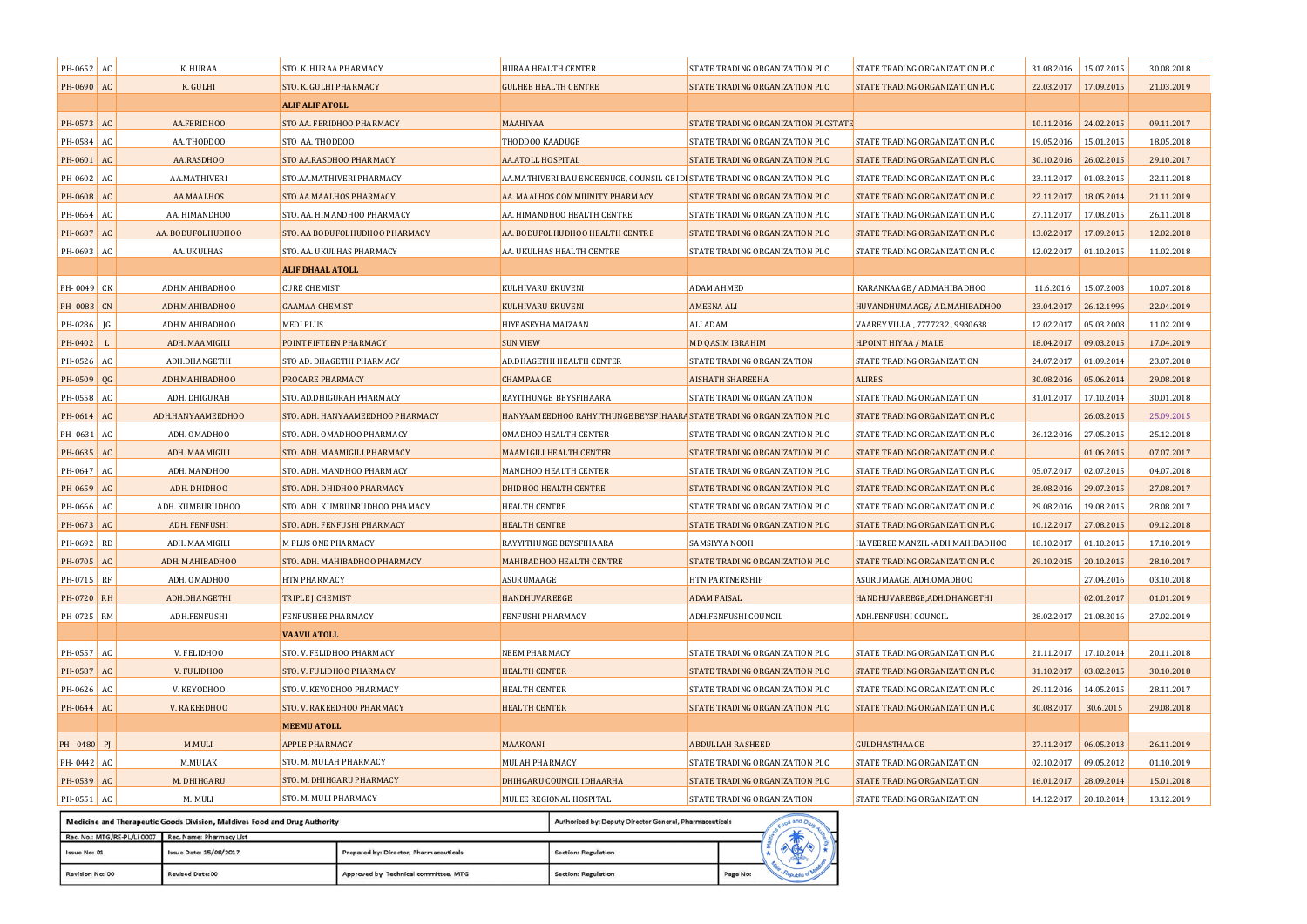| PH-0545 AC |    | M. KOLUFUSHI     | STO. M. KOLUFUSHI PHARMACY     | M. KOLHUFUSHI COUNCILGE IDHARA                                        | STATE TRADING ORGANIZATION         | STATE TRADING ORGANIZATION         | 07.06.2016 02.10.2014   |            | 06.06.2017 |
|------------|----|------------------|--------------------------------|-----------------------------------------------------------------------|------------------------------------|------------------------------------|-------------------------|------------|------------|
| PH-0566    | AC | M. MADUVAREE     | STO. M. MADUVAREE PHARMACY     | KOSHI NO 02                                                           | STATE TRADING ORGANIZATION PLC     | STATE TRADING ORGANIZATION         | 08.11.2016 11.12.2014   |            | 07.11.2017 |
| PH-0634 AC |    | M. VEYVAH        | <b>STO. M. VEYVAH PHARMACY</b> | <b>VEYVAH HEALTH CENTER</b>                                           | STATE TRADING ORGANIZATION PLC     | STATE TRADING ORGANIZATION PLC     | 21.11.2017 28.05.2015   |            | 20.05.2018 |
| PH-0640    | AC | M. RAIMANDHOO    | STO. M. RAIMANDHOO PHARMACY    | RAIMANDHOO COUNCILGE IDHARA                                           | STATE TRADING ORGANIZATION PLC     | STATE TRADING ORGNIZATION          | 25.12.2016              | 10.06.2015 | 24.12.2018 |
| PH-0685 AC |    | M. NAALAAFUSHI   | STO. M. NAALAAFUSHI PHARMACY   | NAALAAFUSHI HEALTH CENTRE                                             | STATE TRADING ORGANIZATION PLC     | STATE TRADING ORGNIZATION          | 19.12.2017 13.09.2015   |            | 18.12.2019 |
|            |    |                  | <b>FAAFU ATOLL</b>             |                                                                       |                                    |                                    |                         |            |            |
| PH-0495    | IN | F.NILANDHOO      | LIFE FARMAA NILANDHOO          | FAAFU ATOLL HOSPITAL                                                  | <b>LIFE SUPPORT PVT LTD</b>        | MA.WHITE CORNER / MALE'            | 30.03.2016   27.10.2013 |            | 29.03.2018 |
| PH-0535 AC |    | F. DARABODHOO    | STO. F. DHARABODHOO PHARMACY   | PHARMACY F. DARABODHOO                                                | STATE TRADING ORGANIZATION         | STATE TRADING ORGANIZATION         | 17.10.2016 22.09.2014   |            | 16.10.2017 |
| PH-0565    | AC | F. FEEALEE       | STO. F. FEEALEE PHARMACY       | FEEALEE HEALTH CENTER                                                 | STATE TRADING ORGANIZATION         | STATE TRADING ORGANIZATION         | 31.10.2016 11.12.2014   |            | 30.10.2017 |
| PH-0186    | AC | F.BILLEHDHOO     | STO.F.BILLEHDHOO PHARMACY      | F.BILLEHDHOO ANHENUNGE BEYSFIHAARA                                    | STATE TRADING ORGANIZATION         | STATE TRADING ORGANIZATION         | 31.10.2017              | 25.2.2015  | 30.10.2018 |
| PH-0606    | AC | F.MAGOODHOO      | STO.F.MAGOODHOO PHARMACY       | F.MAGOODHOO HEALTH CENTRE                                             | STATE TRADING ORGANIZATION         | STATE TRADING ORGANIZATION         | 18.10.2017              | 03.03.2015 | 17.10.2018 |
| PH-0605    | AC | F.NILANDHOO      | STO.F.NILANDHOO PHARMACY       | F.ATOLL HOSPITAL                                                      | STATE TRADING ORGANIZATION PLC     | STATE TRADING ORGANIZATION PLC     | 05.12.2017              | 02.03.2015 | 04.12.2019 |
|            |    |                  | <b>DHAAL ATOLL</b>             |                                                                       |                                    |                                    |                         |            |            |
| PH-0394 MQ |    | DH.KUDAHUVADHOO  | <b>CARE 3 L PHARMACY</b>       | OLHUGIRI                                                              | ABDHUL AZEEZ IBRAHIM               | DHOORIYA, DH.KUDAHUVADHOO          | 21.12.2017 21.06.2011   |            | 20.12.2019 |
| PH-0540 AC |    | D. MEEDHOO       | STO. D.MEEDHOO PHARMACY        | DHIBARU                                                               | STATE TRADING ORGANIZATION         | STATE TRADING ORGANIZATION         | 03.04.2017 28.09.2014   |            | 02.04.2018 |
| PH-0572    | AC | DH.KUDAHUVADHOO  | STO DH.KUDAHUVADHOO PHARMACY   | DH. ATOLL HOSPITAL                                                    | STATE TRADING ORGANIZATION PLC     | STATE TRADING ORGANIZATION PLC     | 07.08.2016              | 21.12.2014 | 06.08.2018 |
| PH-0582    | AC | DH. BAN'DIDHOO   | STO. DH. BAN'DIDHOO PHARMACY   | BAN'DIDHOO ANHENUNGE BEYSFIHAARA                                      | STATE TRADING ORGANIZATION PLC     | STATE TRADING ORGANIZATION PLC     | 27.11.2016              | 15.01.2015 | 26.11.2018 |
| PH-0612 AC |    | DH. HULHUDHELI   | STO. DH. HULHUDHELI PHARMACY   | <b>HEALTH CENTER</b>                                                  | STATE TRADING ORGANIZATION         | STATE TRADING ORGANIZATION         | 17.11.2016              | 19.03.2015 | 16.11.2017 |
| PH-0641    | AC | DH. RINBUDHOO    | STO. DH. RINBUDHOO PHARMACY    | RINBUDHOO COUNCIL IDHARAA                                             | STATE TRADING ORGANIZATION         | STATE TRADING ORGANIZATION         | 20.04.2017              | 16.06.2015 | 19.04.2018 |
| PH-0653    | AC | DH. MAAENBOODHOO | STO. DH. MAAENBOODHOO PHARMACY | MAAENBOODHOO HEALTH CENTRE                                            | STATE TRADING ORGANIZATION         | STATE TRADING ORGANIZATION         | 08.11.2016              | 15.07.2015 | 07.11.2018 |
|            |    |                  | <b>THAA ATOLL</b>              |                                                                       |                                    |                                    |                         |            |            |
| PH-0390 AC |    | TH.BURUNEE       | STO. TH. BURUNEE PHARMACY      | BURUNEE ZUVAANUNGE MARUKAZ / BURUNEE C STATE TRADING ORGANIZATION PLC |                                    | STATE TRADING ORGANIZATION PLC     | 17.11.2016              | 17.05.2011 | 16.11.2017 |
| PH-0518 AC |    | TH. THIMARAFUSHI | STO TH. THIMARAFUSHI PHARMACY  | <b>HEALTH CENTER</b>                                                  | STATE TRADING ORGANIZATION PLC     | STATE TRADING ORGANIZATION PLC     | 02.03.2017 22.07.2014   |            | 01.03.2019 |
| PH-0528 AC |    | TH. GURAIDHOO    | STO TH. GURAIDHOO PHARMACY     | AKIRI                                                                 | STATE TRADING ORGANIZATION PLC     | STATE TRADING ORGANIZATION PLC     | 07.01.2018              | 09.09.2014 | 06.01.2020 |
| PH-0531 AC |    | TH. VILIFUSHI    | STO. TH. VILIFUSHI PHARMACY    | <b>VILIFUSHI HEALTH CENTER</b>                                        | STATE TRADING ORGANIZATION PLC     | STATE TRADING ORGANIZATION PLC     | 09.08.2016              | 21.09.2014 | 08.08.2018 |
| PH-0536    | AC | TH. GAADHIFUSHI  | STO. TH. GAADHIFUSHI PHARMACY  | TH.GAADHIHFUSHI ANHENUNGE BEYSFIHAARA                                 | STATE TRADING ORGANIZATION PLC     | STATE TRADING ORGANIZATION PLC     | 18.12.2017              | 24.09.2014 | 17.12.2018 |
| PH-0544    | AC | TH. HIRILANDHOO  | STO. TH. HIRILANDHOO PHARMACY  | <b>MAULOODH HARUGE</b>                                                | STATE TRADING ORGANIZATION PLC     | STATE TRADING ORGANIZATION PLC     | 05.11.2015              | 24.09.2014 | 04.11.2017 |
| PH-0560 AC |    | TH. VEYMANDOO    | STO. TH.VEYMANDHOO PHARMACY    | TH. ATOLL HOSPITAL                                                    | STATE TRADING ORGANIZATION PLC     | STATE TRADING ORGANIZATION PLC     | 27.01.2016              | 19.11.2014 | 26.01.2018 |
| PH-0578 AC |    | TH. MADIFUSHI    | STO. TH. MADIFUSHI PHARMACY    | DHONFAS                                                               | STATE TRADING ORGANIZATION PLC     | STATE TRADING ORGANIZATION PLC     | 22.02.2017              | 08.01.2015 | 21.02.2019 |
| PH-0591 AC |    | TH. KINBIDHOO    | STO. TH. KINBIDHOO PHARMACY    | KINBIDHOO COUNCILGE IDHAARA                                           | STATE TRADING ORGANIZATION PLC     | STATE TRADING ORGANIZATION PLC     | 03.04.2017              | 10.02.2015 | 02.04.2019 |
| PH-0600    | AC | TH.DHIYAMIGILI   | STO.TH.DHIYAMIGILI PHARMACY    | TH.DHIYAMIGILI COUNSIL IDHAARAA                                       | STATE TRADING ORGANIZATION PLC     | STATE TRADING ORGANIZATION PLC     | 31.10.2016              | 25.02.2015 | 30.10.2018 |
| PH-0627 AC |    | TH. OMADHOO      | STO. TH. OMADHOO PHARMACY      | HEALTH CENTER                                                         | STATE TRADING ORGANIZATION PLC     | STATE TRADING ORGANIZATION PLC     | 01.03.2018              | 14.05.2015 | 28.02.2018 |
| PH-0651 AC |    | TH. KANDOODHOO   | STO. TH. KANDOODHOO PHARMACY   | TH.KANDOODHOO HEALTH CENTRE                                           | STATE TRADING ORGANIZATION PLC     | STATE TRADING ORGANIZATION PLC     | 23.05.2017              | 15.07.2015 | 22.05.2019 |
| PH-0676 AC |    | TH. VANDHOO      | STO. TH. VANDHOO PHARMACY      | <b>HEALTH CENTRE</b>                                                  | STATE TRADING ORGANIZATION PLC     | STATE TRADING ORGANIZATION PLC     | 28.08.2016              | 27.08.2015 | 27.08.2017 |
|            |    |                  | <b>LAAMU ATOLL</b>             |                                                                       |                                    |                                    |                         |            |            |
| PH-0081    | DA | L.GAN            | M.B.D PHARMACY                 | MBD                                                                   | <b>MOHAMED HALEEM</b>              | KUDAJEHIGE / 7774232               | 04.04.2017              | 16.05.2002 | 03.04.2019 |
| PH-0486 AC |    | L. GAN           | STO L. GAN PHARMACY            | L. GAN REGIONAL HOSPITAL                                              | STATE TRADING ORGANISATION PLC LTD | STATE TRADING ORGANISATION PLC LTD | 17.05.2016 26.10.2014   |            | 16.05.2018 |
| PH-0515 AC |    | L.MAAVAH         | STO. L. MAAVAH PHARMACY        | MAAVASHU RAYITHUNGE BEYSFIHAARA                                       | STATE TRADING ORGANIZATIONS        | STATE TRADING ORGANIZATIONS        | 08.09.2016              | 22.07.2015 | 07.09.2018 |
| PH-0519 AC |    | L. FONADHOO      | STO. L. FONADHOO PHARMACY      | L. FONADHOO HEALTH CENTER                                             | <b>STATE TRADING ORGANIZATIONS</b> | STATE TRADING ORGANIZATIONS        | 26.11.2017 23.07.2014   |            | 25.11.2019 |
| PH-0524 AC |    | L. HITHADHOO     | STO. L.HITHADHOO PHARMACY      | L. HITHADHOO HEALTH CENTER                                            | STATE TRADING ORGANIZATIONS        | STATE TRADING ORGANIZATIONS        | 24.07.2017              | 18.08.2014 | 23.07.2019 |
| PH-0571 AC |    | L.MAIBAADHOO     | STO.L. MAABAIDHOO PHARMACY     | L.MAABAIDHOO ANHENUNGE VEHI 1                                         | STATE TRADING ORGANIZATIONS PLC    | STATE TRADING ORGANIZATIONS PLC    | 16.11.2017 21.12.2014   |            | 15.11.2018 |
|            |    |                  |                                |                                                                       |                                    |                                    |                         |            |            |

|                                                      | Medicine and Therapeutic Goods Division, Maldives Food and Drug Authority<br>Authorized by: Deputy Director General, Pharmaceuticals |                                        |                     |          |  |                   |  |  |  |  |  |
|------------------------------------------------------|--------------------------------------------------------------------------------------------------------------------------------------|----------------------------------------|---------------------|----------|--|-------------------|--|--|--|--|--|
| Rec. No.: MTG/RE-PL/LI 0007 Rec. Name: Pharmacy List |                                                                                                                                      |                                        |                     |          |  |                   |  |  |  |  |  |
| Issue No: 01                                         | Issue Date: 15/08/2017                                                                                                               | Prepared by: Director, Pharmaceuticals | Section: Regulation |          |  |                   |  |  |  |  |  |
| Revision No: 00                                      | Revised Date: 00                                                                                                                     | Approved by: Technical committee, MTG  | Section: Regulation | Page No: |  | <b>Upublic of</b> |  |  |  |  |  |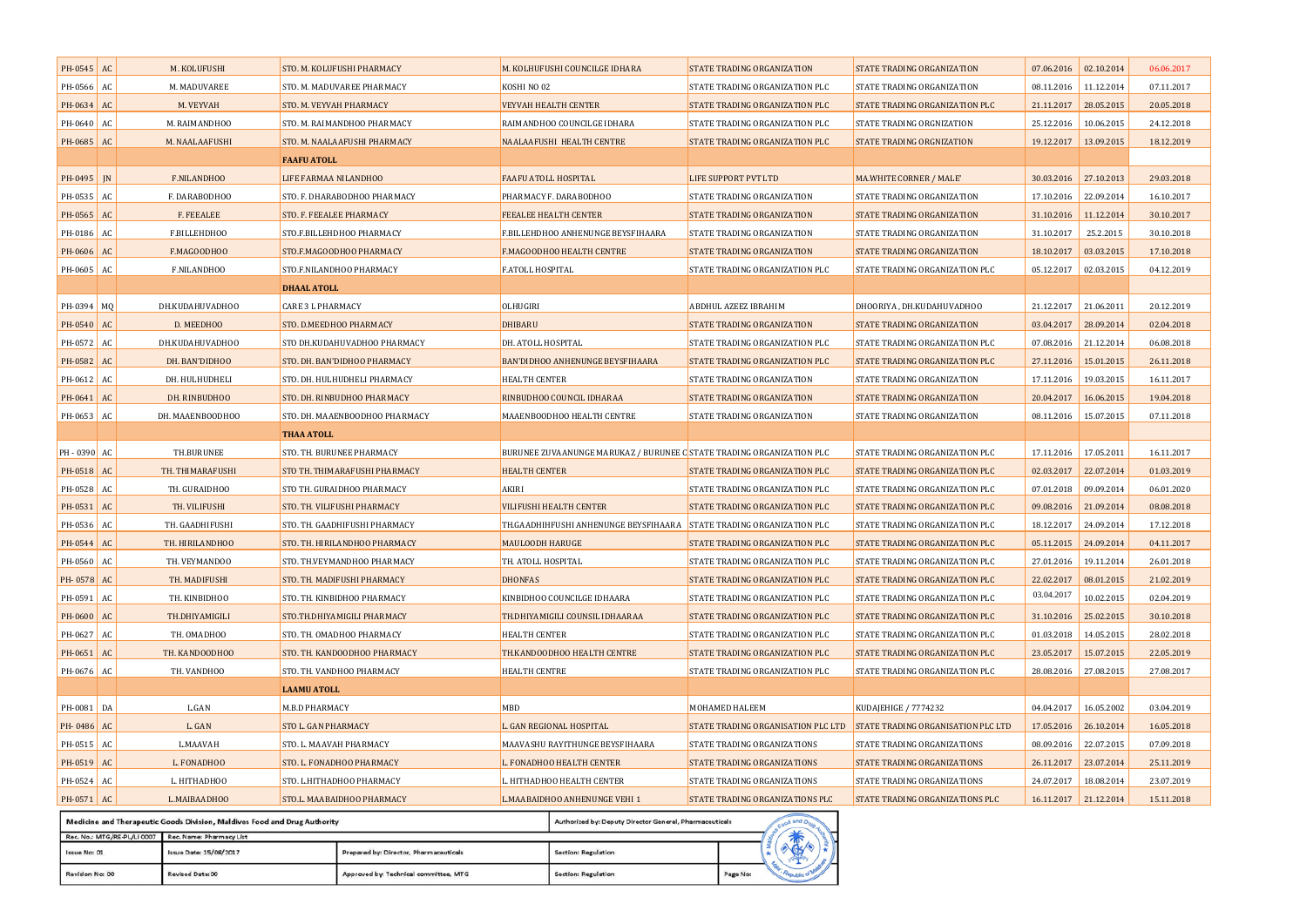| PH-0592      | AC                     | L. MUNDOO                                                                 | STO. L. MUNDOO PHARMACY          |                           | L. MUNDOO ANHENUNGE BEYSFIHAARA                         | STATE TRADING ORGANIZATIONS PLC    | STATE TRADING ORGANIZATIONS PLC                | 02.11.2016            | 11.02.2015 | 01.11.2017 |
|--------------|------------------------|---------------------------------------------------------------------------|----------------------------------|---------------------------|---------------------------------------------------------|------------------------------------|------------------------------------------------|-----------------------|------------|------------|
| PH-0607 AC   |                        | L.ISDHOO                                                                  | STO.L.ISDHOO PHARMACY            |                           | L.ISDHOO HEALTH CENTRE                                  | STATE TRADING ORGANIZATIONS PLC    | STATE TRADING ORGANIZATIONS PLC                | 10.08.2017            | 05.03.2015 | 09.08.2019 |
| PH-0618      | AC                     | L.KUNAHANDHOO                                                             | STO. L. KUNAHANDHOO PHARMACY     |                           | L. KUNAHANDHOO HEALTH CENTER                            | STATE TRADING ORGANIZATION PLC     | STATE TRADING ORGANIZATION PLC                 | 01.12.2016            | 09.04.2015 | 30.11.2017 |
| PH-0689 AC   |                        | L. MAAMENDHOO                                                             | STO. L. MAAMENDHOO PHARMACY      |                           | L. MAAMENDHOO HEALTH CENTRE                             | STATE TRADING ORGANIZATION PLC     | STATE TRADING ORGANIZATION PLC                 | 07.01.2018            | 17.09.2015 | 06.01.2020 |
| PH-0686      | AC                     | L. DHANBIDHOO                                                             | STO. L. DHANBIDHOO PHARMACY      | <b>HEALTH CENTRE</b>      |                                                         | STATE TRADING ORGANIZATION PLC     | STATE TRADING ORGANIZATION PLC                 | 18.10.2017            | 15.09.2015 | 17.10.2018 |
| PH-0713 PU   |                        | L.GAN                                                                     | <b>LAAM GREEN PHARMACY</b>       | <b>L.GAN KULEEBIN</b>     |                                                         | MEDITIME PVT LTD                   | MEDITIME PVT LTD                               | 17.7.2016             | 4.5.2016   | 16.7.2018  |
|              |                        |                                                                           | <b>GAAF ALIF ATOLL</b>           |                           |                                                         |                                    |                                                |                       |            |            |
| PH-0170 DC   |                        | <b>GA, VILLINGILLI</b>                                                    | <b>AID PHARMACY</b>              |                           | THINADHOOGE,9632076, 7778223                            | <b>JAAVID MOOSA</b>                | MALE' MUNICIPALTY DAFTHARU NO: 2656            | 13.03.2017            | 03.01.2002 | 12.03.2019 |
| PH-0103      | DE                     | GA.VILLINGILLI                                                            | RADER PHARMACY                   | SAVAA, GA. VILLIGILI      |                                                         | <b>HASSAN HABEEB</b>               | SEENAA , GA,VILLINGILI                         | 16.05.2017            | 08.04.1997 | 15.05.2019 |
| PH-0547      | AC                     | <b>GA,VILLINGILLI</b>                                                     | STO. GA. VILLINGILI PHARMACY     | <b>GA. ATOLL HOSPITAL</b> |                                                         | STATE TRADING ORGANIZATION         | STATE TRADING ORGANIZATION                     | 28.01.2018            | 10.10.2014 | 27.01.2020 |
| PH-0185 HG   |                        | GA.DHANNDHOO                                                              | <b>DHAANDOO CHEMIST</b>          | DHEYLIYAAGE               |                                                         | <b>AHMED LATHEEF</b>               | G. ROSHAN HAARU/ DHAFUTARU MALE',790;          | 12.11.2015            | 07.05.2006 | 11.11.2017 |
| PH-0271      | IW                     | GA. GEMANAFUSHI                                                           | <b>EMPAS PHARMACY</b>            |                           | KULEEBIN NO 4, CHAANDHANEEMAGU                          | <b>AISHATH REESHAN</b>             | NEW FLOWER, GA. GEMANAFUSHI                    | 28.12.2018            | 27.09.2004 | 27.01.2020 |
| PH-0514      | AC                     | GA.KOLAMAAFUSHI                                                           | STO GA. KOLAMAAFUSHI             |                           | KOLAMAAFUSHI HEALTH CENTER                              | STATE TRADING ORGANIZATION         | STATE TRADING ORGANIZATION                     | 26.06.2016            | 14.07.2014 | 25.06.2018 |
| PH-0556      | AC                     | GA. NILANDHOO                                                             | STO. GA. NILANDHOO               |                           | GA. NILANDHOO HEALTH CENTER                             | STATE TRADING ORGANIZATION         | STATE TRADING ORGANIZATION                     | 17.11.2016            | 23.10.2014 | 16.11.2017 |
| PH-0568      | AC                     | <b>GA DHEVVADHOO</b>                                                      | STO.GA DHEVVADHOO PHARMACY       |                           | GA. DHEHVADHOO HEALTH CENTER                            | STATE TRADING ORGANIZATION         | STATE TRADING ORGANIZATION                     | 04.10.2016            | 15.12.2014 | 03.10.2017 |
| PH-0569      | AC                     | <b>GA.KONDEY</b>                                                          | S.T.O GA. KONDEY PHARMACY        | KONDEY HOSPITAL           |                                                         | STATE TRADING ORGANIZATION PLC     | STATE TRADING ORGANIZATION PLC                 | 25.12.2017            | 18.12.2014 | 24.12.2018 |
| PH-0579 AC   |                        | GA. MAAMENDHOO                                                            | STO. GA. MAAMENDHOO PHARMACY     |                           | MAAMENDHOO HEALTH CENTER                                | STATE TRADING ORGANIZATION PLC     | STATE TRADING ORGANIZATION PLC                 | 17.10.2017            | 14.01.2015 | 16.10.2018 |
| PH-0586      | $\mathbf{A}\mathbf{C}$ | GA.KANDUHULHUDHOO                                                         | STO. GA. KANDUHULHUDHOO PHARMACY |                           | KANDUHULHUDHOO HEALTH CENTER                            | STATE TRADING ORGANIZATION PLC     | STATE TRADING ORGANIZATION PLC                 | 31.10.2016            | 29.01.2015 | 30.10.2018 |
| PH-0613 AC   |                        | GA. GEMANAFUSHI                                                           | STO. GA. GEMANAFUSHI PHARMACY    |                           | GA. GEMENAFUSHI HEALTH CENTER                           | STATE TRADING ORGANIZATION PLC     | STATE TRADING ORGANIZATION PLC                 | 18.12.2017            | 25.03.2015 | 17.12.2018 |
| PH-0665 AC   |                        | GA. DHAANDHOO                                                             | STO. GA. DHAANDHOO HEALTH CENTRE |                           | GA. DHAANDHOO HEALTH CENTRE                             | STATE TRADING ORGANIZATION PLC     | STATE TRADING ORGANIZATION PLC                 | 06.09.2016            | 17.08.2015 | 05.09.2017 |
|              |                        |                                                                           | <b>GAAF DHAAL ATOLL</b>          |                           |                                                         |                                    |                                                |                       |            |            |
| PH-0461      | AC                     | GDH.THINADHOO                                                             | STO THINADHOO PHARMACY           |                           | THINADHOO REGIONAL HOSPITAL                             | STATE TRADING ORGANISATION PLC LTD | <b>STATE TRADING ORGANISATION PLC LTD</b>      | 24.04.2017            | 10.12.2012 | 23.04.2019 |
| PH-0520 AC   |                        | G.DH. GAH' DHOO                                                           | STO. G.DH. GAH' DHOO PHARMACY    |                           | G.DH. GADHOO HEALTH CENTER                              | STATE TRADING ORGANIZATION         | STATE TRADING ORGANIZATION                     | 07.09.2015            | 12.08.2014 | 06.09.2017 |
| PH-0534      | AC                     | G. DH. RATHAFANDHOO                                                       | STO. G.DH. RATHAFANDHOO PHARMACY |                           | GDH. RATHAFANDHOO HEALTH CENTER                         | STATE TRADING ORGANIZATION         | STATE TRADING ORGANIZATION                     | 27.09.2016            | 21.09.2014 | 26.09.2018 |
| PH-0532      | AC                     | G.DH. VADHOO                                                              | STO. G.DH. VAADHOO PHARMACY      |                           | GDH. VAADHOO HEALTH CENTER                              | STATE TRADING ORGANIZATION         | STATE TRADING ORGANIZATION                     | 27.10.2016            | 21.09.2014 | 26.10.2017 |
| PH-0596      | AC                     | <b>G.HD. FIYOOREE</b>                                                     | STO. G.DH. FIYOREE PHARMACY      |                           | <b>G.DH.FIYOREE HEALTH CENTER</b>                       | STATE TRADING ORGANIZATION PLC     | STATE TRADING ORGANIZATION PLC                 | 19.07.2017            | 22.02.2015 | 18.07.2018 |
| PH-0603      | AC                     | G.DH. FARESMATHODA                                                        | STO. G.DH. FARESMATHODA PHARMACY |                           | HEALTH CENTER G.DH. FARESMATHODAA                       | STATE TRADING ORGANIZATION         | STATE TRADING ORGANIZATION                     | 30.10.2017            | 26.02.2015 | 29.10.2018 |
| PH-0610      | AC                     | G.DH. HOADEHDHOO                                                          | STO.G.DH.HOANDEHDHOO PHARMACY    |                           | <b>G.DH.HOANDEHDHOO HEALTH CENTER</b>                   | STATE TRADING ORGANIZATION PLC     | STATE TRADING ORGANIZATION PLC                 | 17.10.2017            | 12.03.2015 | 16.10.2018 |
| PH-0649      | AC                     | GDH. NADELLA                                                              | STO. GDH. NADELLA PHARMACY       | HEALTH CENTRE             |                                                         | STATE TRADING ORGANIZATION PLC     | STATE TRADING ORGANIZATION PLC                 | 13.08.2017            | 09.07.2015 | 12.08.2019 |
| PH-0642      | AC                     | GDH. MADAVELI                                                             | STO. GDH. MADEVELI PHARMACY      |                           | <b>MADEVELI HEALTH CENTER</b>                           | STATE TRADING ORGANIZATION PLC     | STATE TRADING ORGANIZATION PLC                 | 18.05.2017            | 25.06.2015 | 17.05.2019 |
| PH-0703 BZ   |                        | GDH. THINADHOO                                                            | AINU MEDICALS 2                  |                           | DHUNTHARI / GDH. THINADHOO                              | AHMED IBRAHIM                      | DHAAVIYAAGE, LH.NAIFARU                        | 06.11.2017            | 19.10.2015 | 05.11.2019 |
| PH-0708 PU   |                        | GDH. THINADHOO                                                            | THINADHOO GREEN PHARMACY         |                           | ARAAKURI, GD. THINADHOO                                 | <b>MEDTIME PVT LTD</b>             | <b>MEDTIME PVT LTD</b>                         |                       | 23.03.2016 | 22.03.2018 |
|              |                        |                                                                           | <b>GNAVIYANI ATOLL</b>           |                           |                                                         |                                    |                                                |                       |            |            |
| PH-0100 DM   |                        | <b>GN.FUVAHMULAH</b>                                                      | <b>IIHAADHEE BEYSFIHARA 2</b>    | <b>VINARES, 6860951</b>   |                                                         | <b>IBRAHIM FAROOG</b>              | RANDHAAN, FUAHMULAK, 7766836                   | 15.05.2017            | 15.10.1998 | 14.05.2019 |
| PH-0483      | PL                     | GN.FUVAHMULAH                                                             | DHOORIAN PHARMACY                | VESSEL                    |                                                         | MOHAMED ISMAIL DIDI                | DHOORIAN / FUAHMULAH                           | 26.04.2017            | 09.05.2013 | 25.04.2019 |
| PH-0378 ME   |                        | GN.FUVAHMULAH                                                             | <b>MEDICINE WORLD</b>            | <b>VINERESH</b>           |                                                         | <b>COMPLY PVT LTD</b>              | M. SEENIYA VILLA 2                             | 21.11.2017 03.02.2011 |            | 20.11.2019 |
| PH-0552      | AC                     | GN.FUVAHMULAH                                                             | STO. GN. FUVAHMULAH              | GN. ATOLL HOSPITAL        |                                                         | STATE TRADING ORGANIZTAION         | STATE TRADING ORGANIZTAION                     | 31.12.2015            | 01.12.2014 | 30.12.2017 |
| PH-0576 DM   |                        | <b>GN.FUVAHMULAH</b>                                                      | <b>MAHALDHEEB PHARMACY</b>       | MM. RANDHAAN              |                                                         | <b>BRAHIM FAROOK</b>               | RANDHAAN MISKIHMAGU / GN. FUVAHMULA 18.02.2016 |                       | 08.01.2015 | 17.02.2018 |
|              |                        |                                                                           | <b>SEENU ATOLL</b>               |                           |                                                         |                                    |                                                |                       |            |            |
| PH-0076 DO   |                        | S.HITHADHOO                                                               | <b>ABAHAREE PHARMACY</b>         |                           | HITHADHOO KULEEBIN, 2/2000 S 21                         | <b>ABDULLAH ZUHAIR</b>             | ABHAREEGE / HITHADHOO, 7777950                 | 20.04.2017 17.12.2000 |            | 19.04.2019 |
| $PH-0114$ DO |                        | S.HITHADHOO                                                               | <b>ABHAREE PHARMACY 3</b>        |                           | CHARUCASYGE, OCEAN MAGU                                 | <b>ABDULLA ZUHAIR</b>              | ABHAREEGE / HITHADHOO, 7777950                 | 07.03.2017 24.03.1994 |            | 06.03.2019 |
|              |                        | Medicine and Therapeutic Goods Division, Maldives Food and Drug Authority |                                  |                           | Authorized by: Deputy Director General, Pharmaceuticals | od and Drug                        |                                                |                       |            |            |

| Rec. No.: MTG/RE-PL/LI 0007 Rec. Name: Pharmacy List |                        |                                        |                     |          |  |  |
|------------------------------------------------------|------------------------|----------------------------------------|---------------------|----------|--|--|
| Issue No: 01                                         | Issue Date: 15/08/2017 | Prepared by: Director, Pharmaceuticals | Section: Regulation |          |  |  |
| Revision No: 00                                      | Revised Date: 00       | Approved by: Technical committee, MTG  | Section: Regulation | Page No: |  |  |